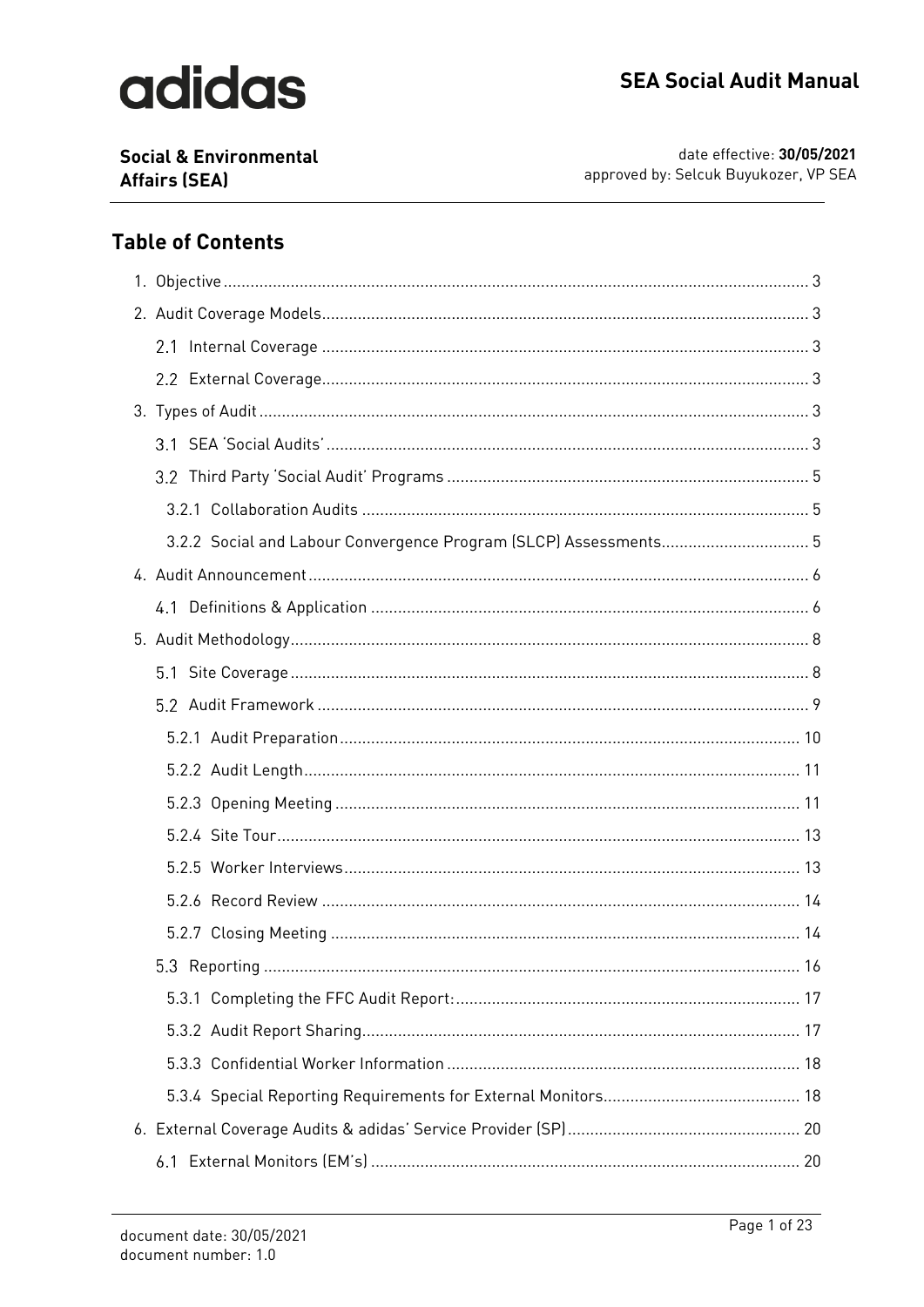# adidas

### **Social & Environmental Affairs (SEA)**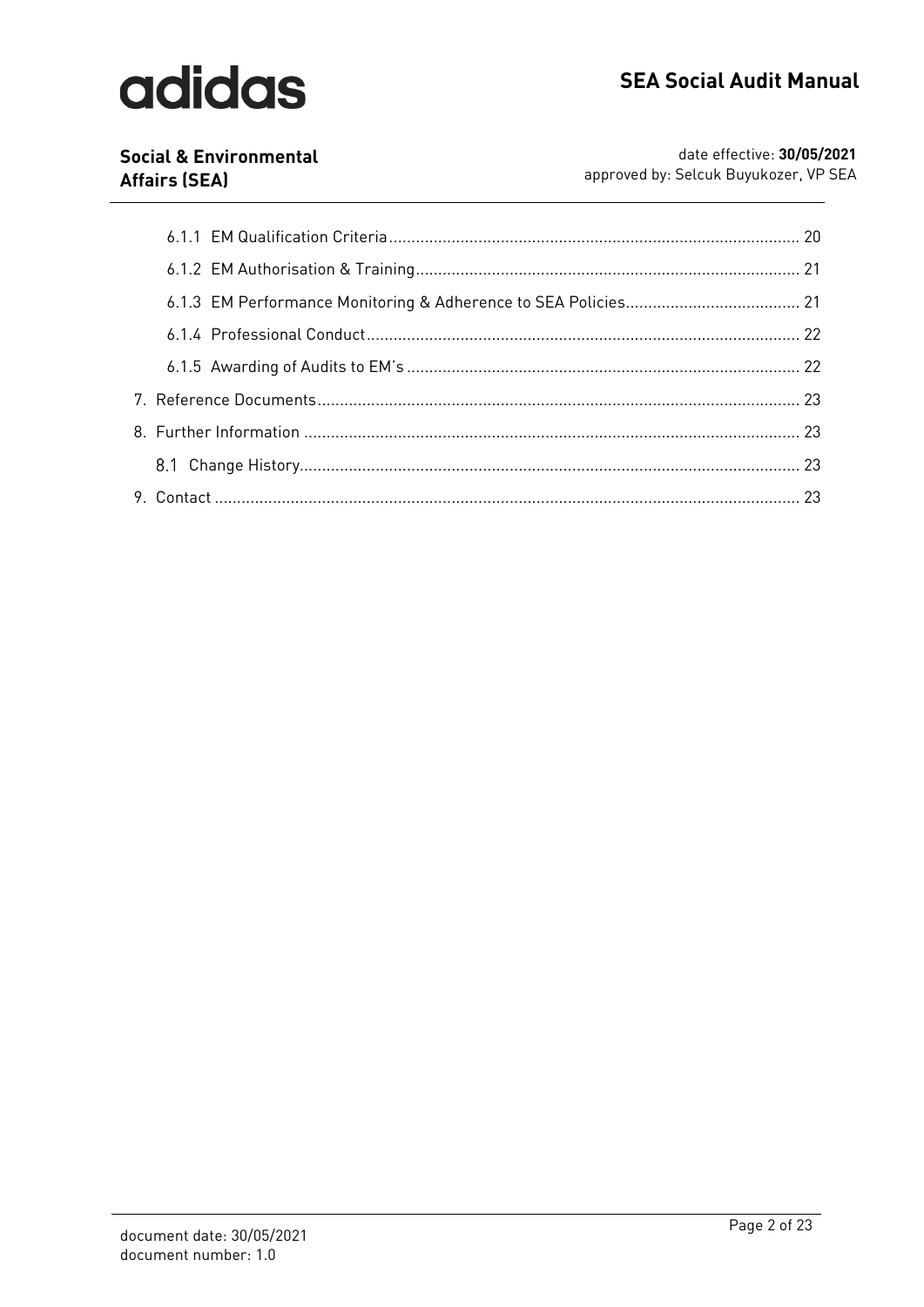**Social & Environmental Affairs (SEA)**

date effective: **30/05/2021** approved by: Selcuk Buyukozer, VP SEA

## <span id="page-2-0"></span>**1. Objective**

Audits are among the tools we use to assess our business partners level of compliance with our Workplace Standards. Over the course of a supplier's relationship with adidas, they may undergo several different audits related to our social and environmental standards.

This audit manual is designed for the Auditors to outline the scope of these audits, audit coverage policies and protocols for their conduct, and as a general rule, these requirements are to be strictly applied to all audits<sup>1</sup>.

## <span id="page-2-1"></span>**2. Audit Coverage Models**

Our programme includes two audit coverage models referred to as 'Internal' & 'External' coverage.

### <span id="page-2-2"></span>**2.1 Internal Coverage**

This applies to instances where adidas has a direct contractual relationship with a supplier. Audit requirements are fulfilled by adidas' SEA Field Operations team $^2$ .

### <span id="page-2-3"></span>**External Coverage**

This applies where there is no direct relationship between adidas and a supplier, but instead where sourcing is via authorised third parties, including licensees, agents and other supply chain intermediaries. Approved External Monitors (EM's), managed via adidas' nominated Service Provider (SP) (see Section 6) conduct audits.

## <span id="page-2-4"></span>**3. Types of Audit**

### <span id="page-2-5"></span>**SEA 'Social Audits'**

Factories that fall under SEA's audit coverage, as outlined in the Factory Approval SOP, will be subject to one or more of the following types of audit:

| <b>Type of Audit</b>                        | <b>Objective</b>                                                                                     | <b>Scope of Audit</b>                                                                                                                              |
|---------------------------------------------|------------------------------------------------------------------------------------------------------|----------------------------------------------------------------------------------------------------------------------------------------------------|
| <b>Initial</b><br><b>Assessment</b><br>[IA] | Onsite assessment of new<br>against<br>factories<br>Zero<br>Threshold<br>and<br>Tolerance<br>Issues. | • All Zero Tolerance and Threshold Issues (ZT&TI)<br>Management Commitment Evaluation (MCE) and<br>$\bullet$<br>Management System Evaluation (MSE) |

<sup>1</sup> SEA Field Operations team members are expected to apply their professional judgement in the conduct of SEA led audits as appropriate to the circumstances. Please refer to this manual's footnotes for details of any programmatic deviations between audit coverage models.

<sup>&</sup>lt;sup>2</sup> SEA Field Operations may commission EMs to audit factories falling under Internal Coverage where SEA resources are not available, also referred to as "Internal by Openview".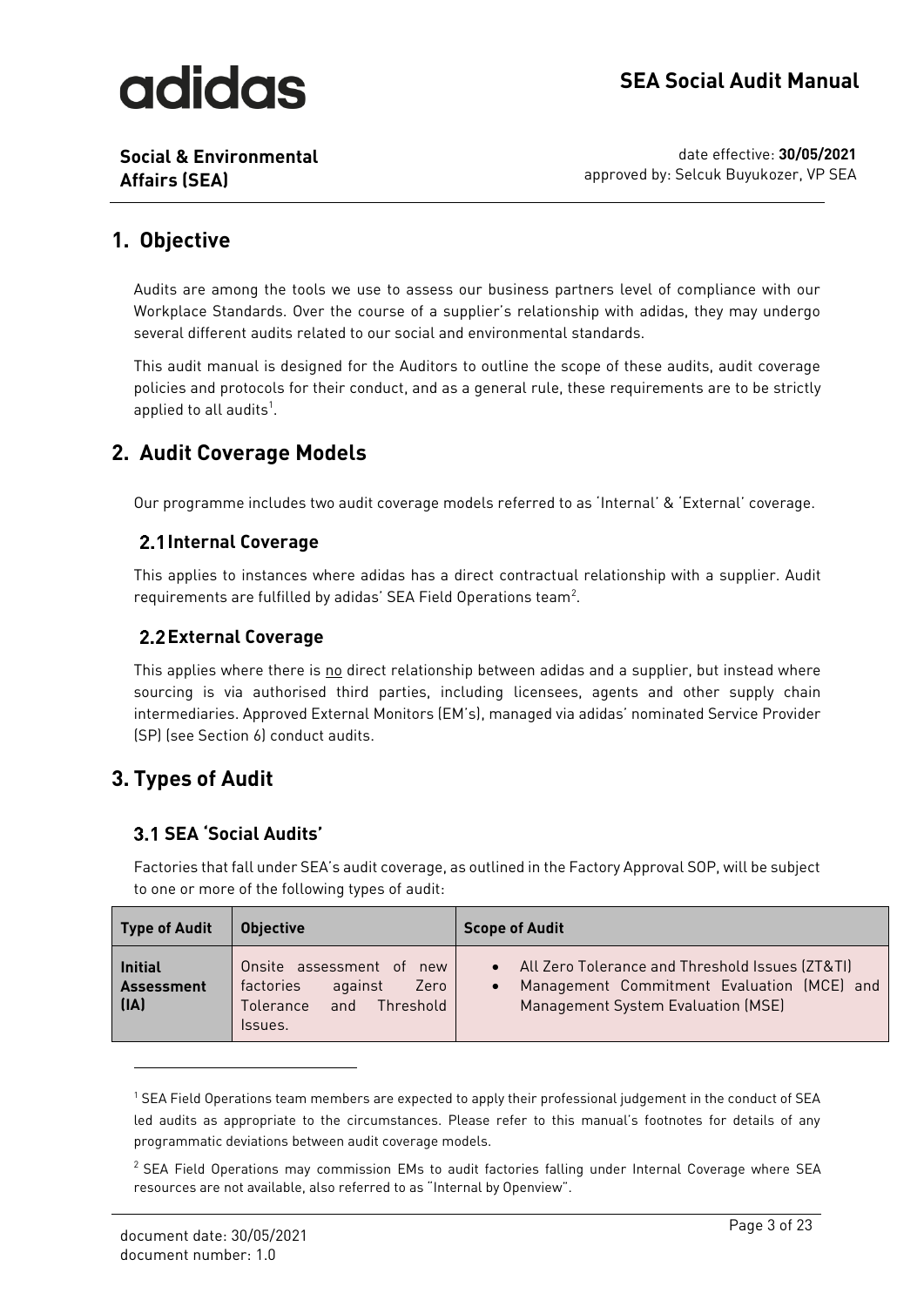## **Social & Environmental**

**Affairs (SEA)**

| <b>Desktop Initial</b><br><b>Assessment</b><br>$[IA]^3$                 | Same as IA but conducted<br>remotely by an auditor instead<br>of being physically onsite.                                                                                                           | Same as IA.                                                                                                                                                                                                                                                                                                              |  |
|-------------------------------------------------------------------------|-----------------------------------------------------------------------------------------------------------------------------------------------------------------------------------------------------|--------------------------------------------------------------------------------------------------------------------------------------------------------------------------------------------------------------------------------------------------------------------------------------------------------------------------|--|
| <b>Initial</b><br>Assessment<br>Follow-Up                               | To determine whether the<br>factory has remedied<br>all<br>Threshold Issues which were<br>identified in an IA and that no<br>new ZT or TI's exist.                                                  | All ZT & TI, MCE and MSE, similar to an IA.<br>All the open issues from the IA must be assessed.<br>Scope is used for all the second visits where the first<br>designation of the factory is either "SEA Rejected with Second<br>Visit", "Compliance Override - High Risk", or "SEA<br>Accepted--Subject to Conditions". |  |
| <b>Performance</b><br><b>Audit (PA)</b>                                 | To monitor compliance in<br>existing suppliers against all<br>areas of adidas' Workplace<br>Standards & Guidelines                                                                                  | All code provisions including ZT & TI, MCE and MSE<br>must be reported on.<br>Auditors should also report on any other categories<br>of non-compliances that fall outside the scope of<br>$ZT/TI$ .<br>All the open issues from the previous audits must<br>also be assessed.                                            |  |
| <b>Desktop</b><br>Performance<br><b>Assessment</b><br>(PA) <sup>4</sup> | Same as PA but conducted<br>remotely by an auditor instead<br>of being physically onsite.                                                                                                           | Same as PA.                                                                                                                                                                                                                                                                                                              |  |
| C-KPI<br>Assessment <sup>5</sup>                                        | evaluate<br>the<br>factory<br>Τo<br>according to the Units of<br>Measures (UOM) in the KPI<br>Tool.                                                                                                 | KPI rating and the Units of Measure i.e.:<br>1. Basic Expectations<br><b>Management System</b><br>$a_{\cdot}$<br>b. Communication<br>c. Compliance Performance<br>2. Leadership<br>Social Indicators<br>a <sub>1</sub><br><b>Worker Satisfaction</b><br>b.                                                               |  |
| S-KPI<br>Assessment <sup>6</sup>                                        | To<br>measure<br>the<br>performance of a strategic<br>T1 supplier in delivering a<br>fair and safe workplace<br>effective<br>through<br>due-<br>diligence<br>and<br>worker<br>empowerment programs. | S-KPIs Structure is as follows:<br>Due-Diligence Indicators Management System<br>1.<br>Completion of Internal Audit (Risk ID)<br>а.<br>Compliance with Zero Tolerance (ZT) and Threshold<br>b.<br>Issues (TI) standards                                                                                                  |  |

<sup>&</sup>lt;sup>3</sup> See ['Desktop Assessment' Guideline](https://adidasgroup.sharepoint.com/sites/SustainabilitySEA/Sustainability/Forms/AllItems.aspx?id=%2Fsites%2FSustainabilitySEA%2FSustainability%2F01%5FSEA%20Global%2FA01%5FSEA%20Policies%2C%20Procedures%20and%20Guidelines%2FAudit%20Manual%2FSEA%20%2D%20Desktop%20Assessment%20Guideline%20%28v1%2E1%20%2D%20Feb%202021%29%2Epdf&parent=%2Fsites%2FSustainabilitySEA%2FSustainability%2F01%5FSEA%20Global%2FA01%5FSEA%20Policies%2C%20Procedures%20and%20Guidelines%2FAudit%20Manual) and the 'Guidelines on [How to Conduct a Desktop Assessment';](https://eur01.safelinks.protection.outlook.com/ap/b-59584e83/?url=https%3A%2F%2Fadidasgroup.sharepoint.com%2F%3Ab%3A%2Fr%2Fsites%2FSustainabilitySEA%2FSustainability%2F01_SEA%2520Global%2FA01_SEA%2520Policies%2C%2520Procedures%2520and%2520Guidelines%2FAudit%2520Manual%2FGuidelines%2520on%2520How%2520to%2520Conduct%2520a%2520Desktop%2520Assessment%2520-%2520v%25201.0%2520Feb%25202021.pdf%3Fcsf%3D1%26web%3D1%26e%3DeS7oSm&data=04%7C01%7CChristopher.Buckley%40adidas-group.com%7C948328458d8b4f6dcd4d08d8d41e225c%7C3bfeb222e42c4535aaceea6f7751369b%7C0%7C0%7C637492573170449879%7CUnknown%7CTWFpbGZsb3d8eyJWIjoiMC4wLjAwMDAiLCJQIjoiV2luMzIiLCJBTiI6Ik1haWwiLCJXVCI6Mn0%3D%7C1000&sdata=bSrT%2BrtdpLpcr6oQbZkcPU3zKLa1v9uEiFqeqk7i4wU%3D&reserved=0) the use of Desktop Assessments by EM's will be considered on case by case basis.

<sup>&</sup>lt;sup>4</sup> See ['Desktop Assessment' Guid](https://adidasgroup.sharepoint.com/sites/SustainabilitySEA/Sustainability/Forms/AllItems.aspx?id=%2Fsites%2FSustainabilitySEA%2FSustainability%2F01%5FSEA%20Global%2FA01%5FSEA%20Policies%2C%20Procedures%20and%20Guidelines%2FAudit%20Manual%2FSEA%20%2D%20Desktop%20Assessment%20Guideline%20%28v1%2E1%20%2D%20Feb%202021%29%2Epdf&parent=%2Fsites%2FSustainabilitySEA%2FSustainability%2F01%5FSEA%20Global%2FA01%5FSEA%20Policies%2C%20Procedures%20and%20Guidelines%2FAudit%20Manual)eline and the ['Guidelines on How to Conduct a Desktop Assessment';](https://eur01.safelinks.protection.outlook.com/ap/b-59584e83/?url=https%3A%2F%2Fadidasgroup.sharepoint.com%2F%3Ab%3A%2Fr%2Fsites%2FSustainabilitySEA%2FSustainability%2F01_SEA%2520Global%2FA01_SEA%2520Policies%2C%2520Procedures%2520and%2520Guidelines%2FAudit%2520Manual%2FGuidelines%2520on%2520How%2520to%2520Conduct%2520a%2520Desktop%2520Assessment%2520-%2520v%25201.0%2520Feb%25202021.pdf%3Fcsf%3D1%26web%3D1%26e%3DeS7oSm&data=04%7C01%7CChristopher.Buckley%40adidas-group.com%7C948328458d8b4f6dcd4d08d8d41e225c%7C3bfeb222e42c4535aaceea6f7751369b%7C0%7C0%7C637492573170449879%7CUnknown%7CTWFpbGZsb3d8eyJWIjoiMC4wLjAwMDAiLCJQIjoiV2luMzIiLCJBTiI6Ik1haWwiLCJXVCI6Mn0%3D%7C1000&sdata=bSrT%2BrtdpLpcr6oQbZkcPU3zKLa1v9uEiFqeqk7i4wU%3D&reserved=0) the use of Desktop Assessments by EM's will be considered on case by case basis.

<sup>5</sup> Applies to suppliers with a direct contractual relationship with adidas only; 2021 will be the final year of the C-KPI.

<sup>6</sup> To be piloted in 2021, with full launch in 2022.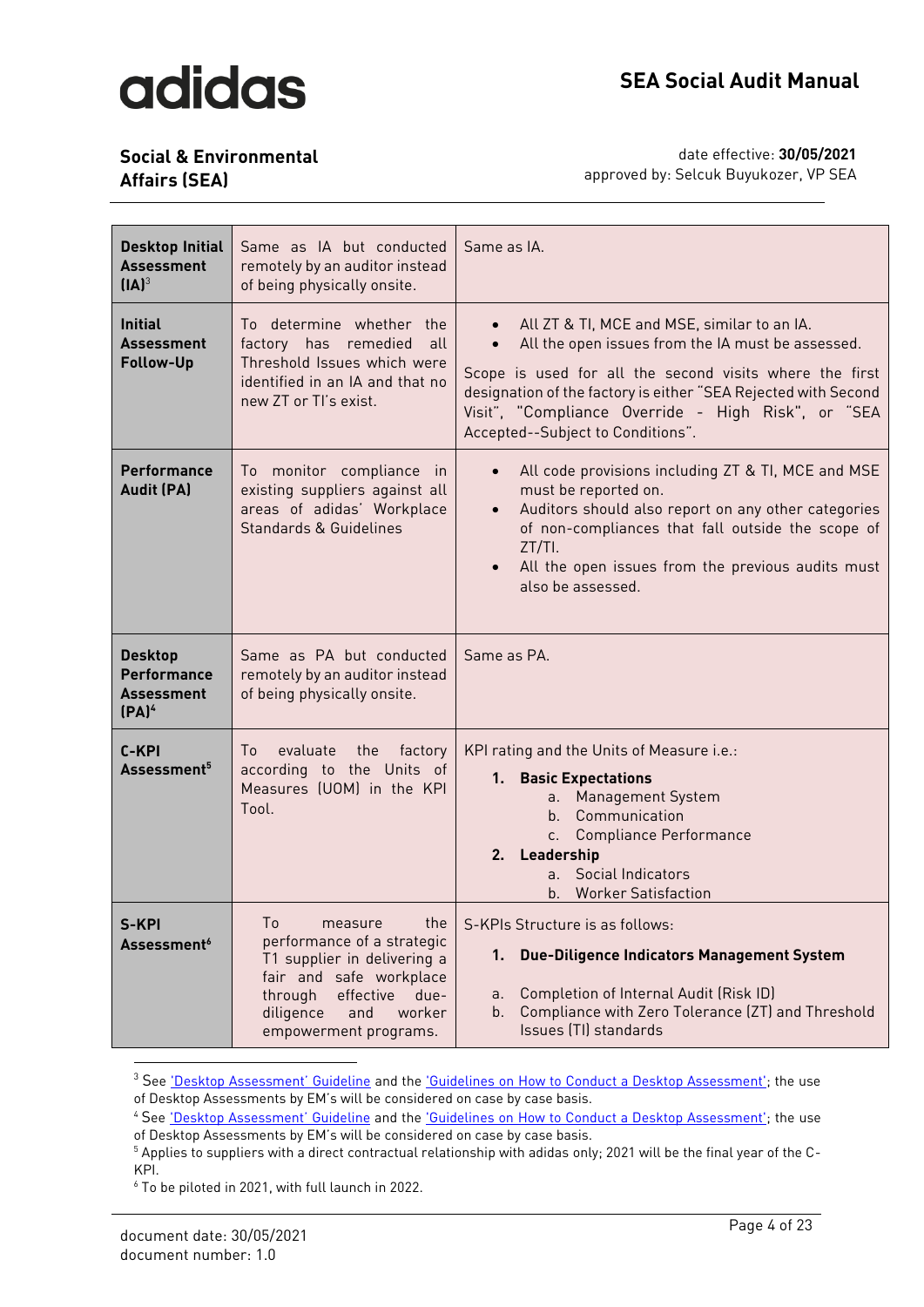### **Social & Environmental Affairs (SEA)**

date effective: **30/05/2021** approved by: Selcuk Buyukozer, VP SEA

|  | $C_{\star}$<br>d.<br>e.       | Completion of Remediation (CAP)<br>Resolution of Worker's grievances<br>Disclosure and monitoring of T1 sub-con (as per<br>adidas requirement)                                                                                                                                                                                                     |
|--|-------------------------------|----------------------------------------------------------------------------------------------------------------------------------------------------------------------------------------------------------------------------------------------------------------------------------------------------------------------------------------------------|
|  |                               | 2. Social Impact Indicators                                                                                                                                                                                                                                                                                                                        |
|  | i.<br>j.                      | a. Women Leadership Program Participation<br>b. Worker's E-Training Participation<br>c. Worker's Pulse/Survey Participation<br>d. Accident Rate<br>e. Absenteeism Rate<br>f. Turn Over Rate<br>g. Satisfaction Rate of Worker' Grievance<br>h. Ratio of Female in mid-managerial position<br>Passing grade of Digital Training<br><b>NPS Score</b> |
|  |                               | 3. Penalty                                                                                                                                                                                                                                                                                                                                         |
|  | b.<br>$C_{\star}$<br>d.<br>e. | a. Warning Letter<br>Strike due to ZT/TI or comm failure<br>Fatal accident or major incident*<br>Right in First Time of EMeReT data<br>Unauthorized production and/or Sub-Con                                                                                                                                                                      |

### <span id="page-4-0"></span>**Third Party 'Social Audit' Programs**

As a general rule, adidas does not accept audits from third party social compliance or ethical trade schemes in place of SEA's own assessments. However, exceptions will be made for:

#### <span id="page-4-1"></span>**3.2.1 Collaboration Audits**

In some cases, suppliers to adidas also manufacture in the same facility for other brands. Where these brands uphold similar standards to those of adidas, we will in some instances collaborate through joint monitoring activity, also referred to as collaboration audits. Whenever this is the case, the supplier in question will be notified and receive further instruction from the SEA team.

#### <span id="page-4-2"></span>**3.2.2 Social and Labour Convergence Program (SLCP) Assessments**

[SLCP](https://slconvergence.org/) assessments verified by an SLCP authorised Verifier Body (VB) will be considered in place of IA's and PA's. This is subject to prior agreement of SEA, and verified SLCP assessments must:

- Cover, at a minimum, Step 1 (Essential<sup>7</sup>) questions.
- Have been verified within the last 6 months prior to the date of submission to adidas.

<sup>7</sup> Previously referred to as 'Compliance' in SLCP version 1.3. Factories are encouraged, but not mandated, to complete Step 2 (Management System/Progressive) & Step 3 (Above & Beyond/Advanced) sections of the SLCP.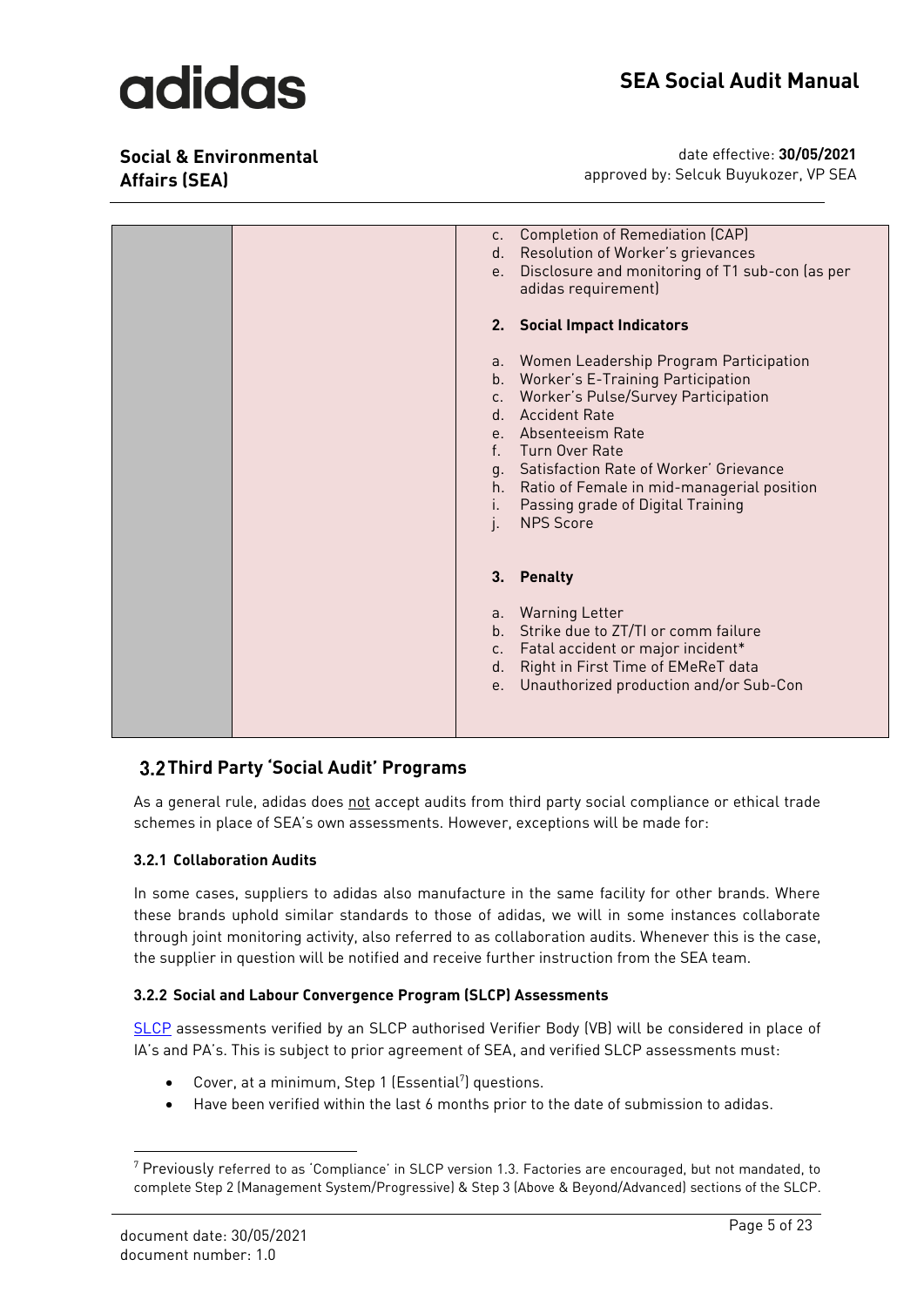

**Social & Environmental Affairs (SEA)**

date effective: **30/05/2021** approved by: Selcuk Buyukozer, VP SEA

• Be shared with adidas via the Fair Factories Clearinghouse (FFC).

Timelines for follow up assessments remain the same as for regular SEA audits, subject to the specific assessment findings and SEA approval designation $^8$ .

### <span id="page-5-0"></span>**4. Audit Announcement**

#### <span id="page-5-1"></span>**Definitions & Application**

|  | SEA 'Social Audits' follow the audit announcement model below. |  |
|--|----------------------------------------------------------------|--|
|  |                                                                |  |

|                                                      | <b>Announced</b>                                                                                            | Semi-Announced                                                                                             | <b>Unannounced</b>                                                                   |  |
|------------------------------------------------------|-------------------------------------------------------------------------------------------------------------|------------------------------------------------------------------------------------------------------------|--------------------------------------------------------------------------------------|--|
|                                                      | A date for the audit is fixed<br>between the facility and<br>the auditor in advance by<br>mutual agreement. | An 'audit window' of 4<br>weeks <sup>9</sup> is set by the<br>auditor and communicated<br>to the facility. | The audit is conducted<br>without any advance notice<br>being given to the facility. |  |
| <b>Initial Assessment</b><br>[IA]                    | X                                                                                                           |                                                                                                            |                                                                                      |  |
| <b>Desktop Initial</b><br><b>Assessment (IA)</b>     | $\mathbf{x}$                                                                                                |                                                                                                            |                                                                                      |  |
| <b>Initial Assessment</b><br>(IA) - Follow Up        | X                                                                                                           |                                                                                                            |                                                                                      |  |
| <b>Performance Audit</b><br>$[PA]^{10}$              | $\mathbf{x}$                                                                                                | $\mathbf{x}$                                                                                               | X                                                                                    |  |
| <b>Desktop Performance</b><br><b>Assessment (PA)</b> | <b>X</b>                                                                                                    |                                                                                                            |                                                                                      |  |
| <b>KPI Assessment</b>                                | X                                                                                                           | X                                                                                                          | X                                                                                    |  |

<sup>&</sup>lt;sup>8</sup> As defined in SEA's Factory Approval SOP.

 $\,9$  Field Operation monitors may apply modified audit windows to Internal Coverage audits dependent on the supplier context and their professional judgement.

<sup>&</sup>lt;sup>10</sup> SEA's default approach is for PA's to be semi-announced. Announced audits will generally only be applied where facilities are in remote locations where logistical support for travel and accommodation is required, or where audits are combined with other activities, for example advisory or training initiatives.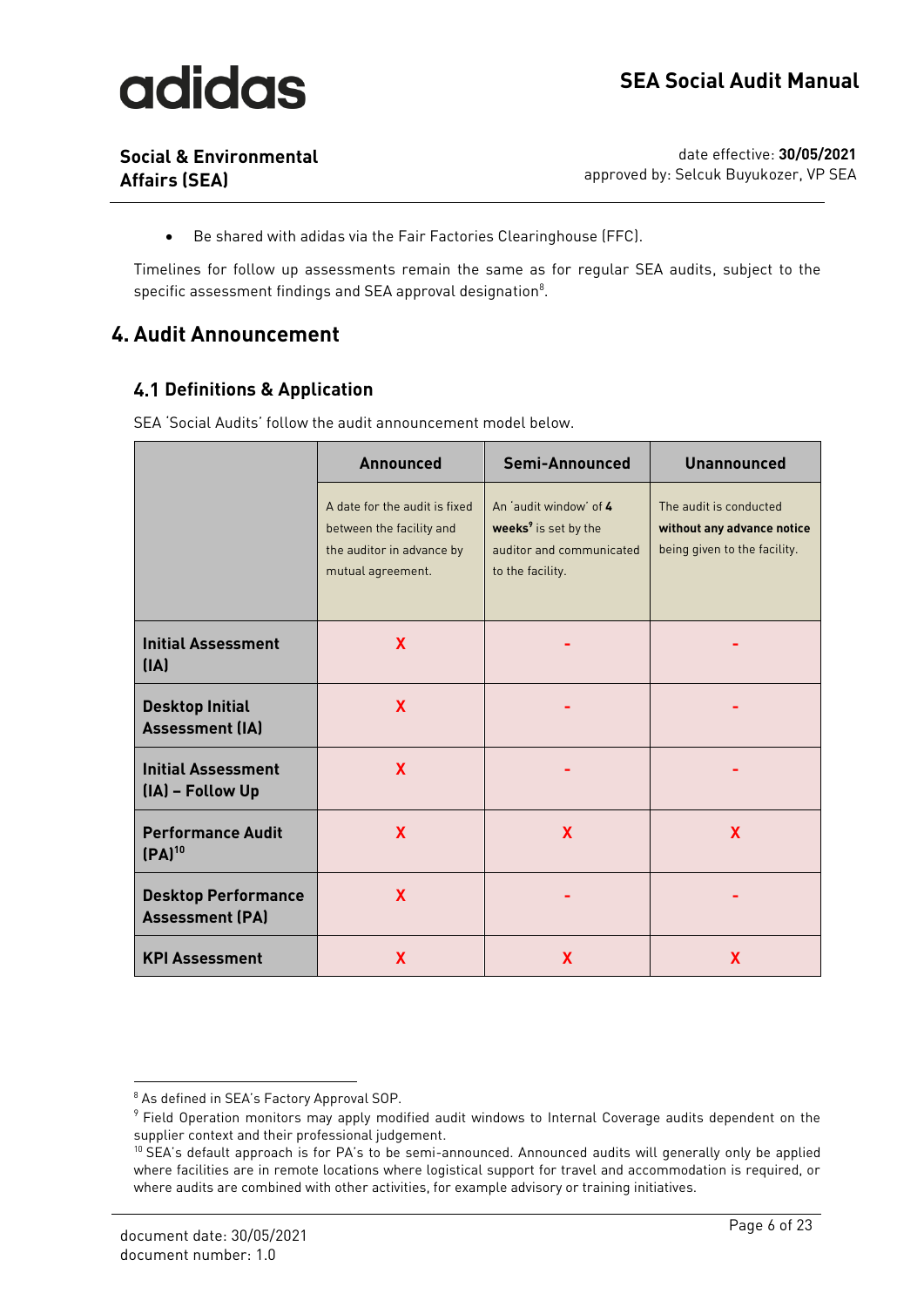## **SEA Social Audit Manual**

### **Social & Environmental Affairs (SEA)**

| <b>Special</b><br>Investigations/Factory<br>Visits <sup>11</sup> |  |  |
|------------------------------------------------------------------|--|--|
|                                                                  |  |  |

<sup>&</sup>lt;sup>11</sup> Decided on a case-by-case basis dependent on the purpose of the factory visits and/or nature of the investigation and issues concerned.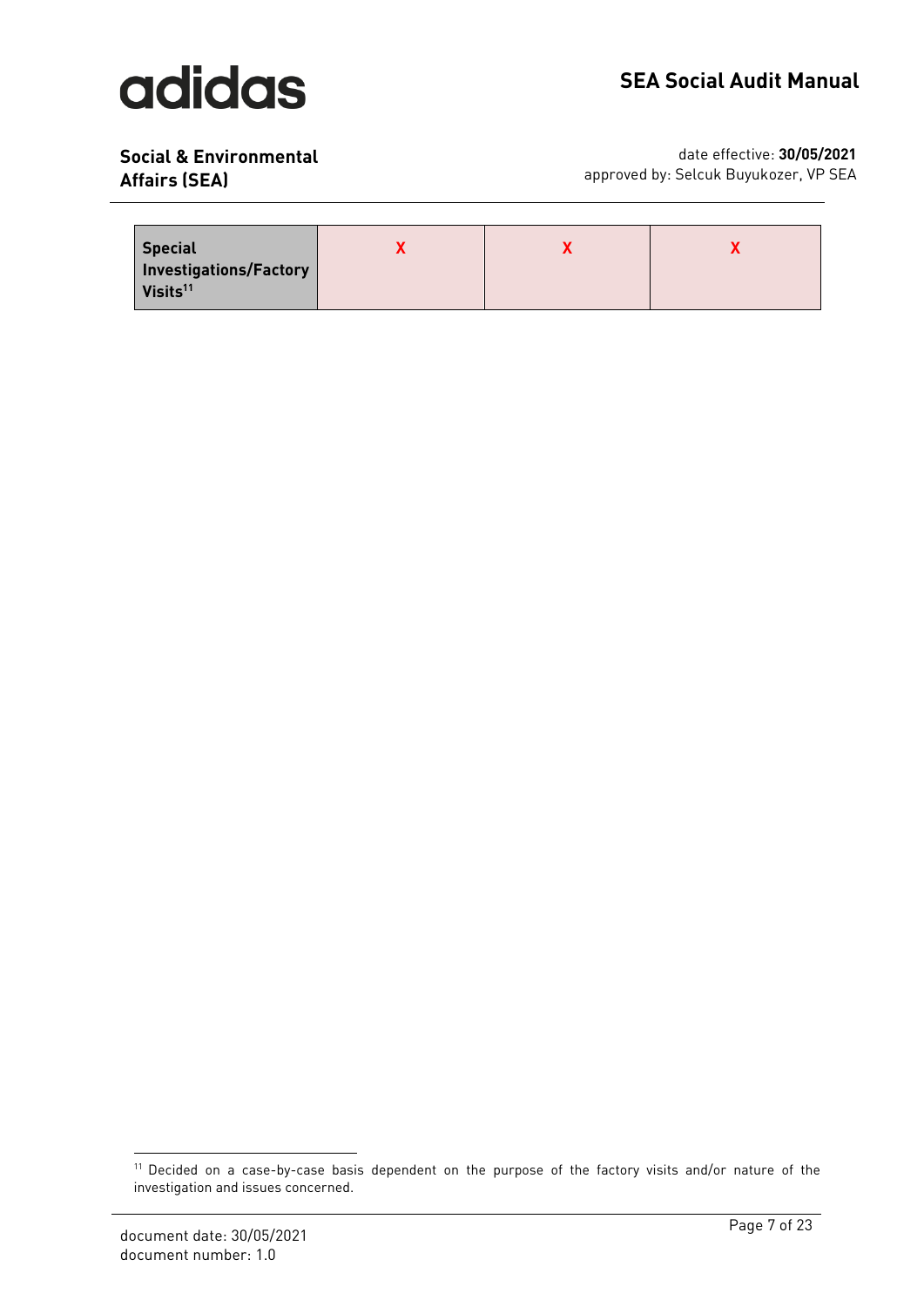# adidas

**Social & Environmental Affairs (SEA)**

date effective: **30/05/2021** approved by: Selcuk Buyukozer, VP SEA

## <span id="page-7-0"></span>**5. Audit Methodology**

### <span id="page-7-1"></span>**Site Coverage**

As an over-arching principle, all facilities under the same Business License should be covered by the monitoring exercise by following the Audit Framework mentioned below. However, there may be some cases, as outlined below, where an adapted approach may be required. These will be considered on a case-by-case basis and must be approved by SEA prior to the audit.

Factories in a multi-level building<sup>12</sup>:

- The auditor should try to cover other floors in the same building in terms of the building's structural and fire safety. Sometimes, other owners might not grant auditors with access. In such cases, auditors should check the walls, windows, hallways, stairs, elevators, etc. in common areas to get an overall impression of fire and structural safety of the building. As a best practice, auditors can ask for permission to go into the facilities on other floors to have a quick check of fire and building safety.
- In principle, the auditor should cover other facilities in the same building if they are involved in a vertical production set up with the primary adidas supplier factory. For example, a printer on the 4th floor needs to be audited if they are doing the print work for the primary factory on the 2nd floor, even though the management of the two facilities are different. Should the auditor, according to their professional judgement, deviate from this approach, this should be noted in their reporting.

Multiple buildings on the same premises that belong to the same management:

- The auditor should cover all the common areas including cafeterias, dormitories, chemical warehouses, etc. which are used by all the workers from different buildings. Regarding common areas, a walk-through is not enough. The auditor needs to check the documents of the workers employed in common areas and also include them in the interviews. (For example; workers employed in the cafeteria, warehouse, clinic, etc. would fall under audit coverage.)
- The auditor should cover the other buildings only if the production in the other building is related to adidas' production (i.e., vertical set-up production in between the buildings). (For example; an embroidery section in the next building is used by the primary factory would fall under audit coverage.)
- The auditor should cover the other buildings only if there is swapping (or possibility thereof) of workers between buildings/businesses.

If the other buildings in the same premises do not fall into any of these points, then a written commitment from the factory's top management is needed to confirm that the production for adidas brands is fully dedicated to only a specific building/s with no vertical production occurring in any other buildings, no common areas used by the workers from other buildings, and there is no swapping of workers between buildings/businesses.

<sup>&</sup>lt;sup>12</sup> In Bangladesh, we do not accept multi-level buildings.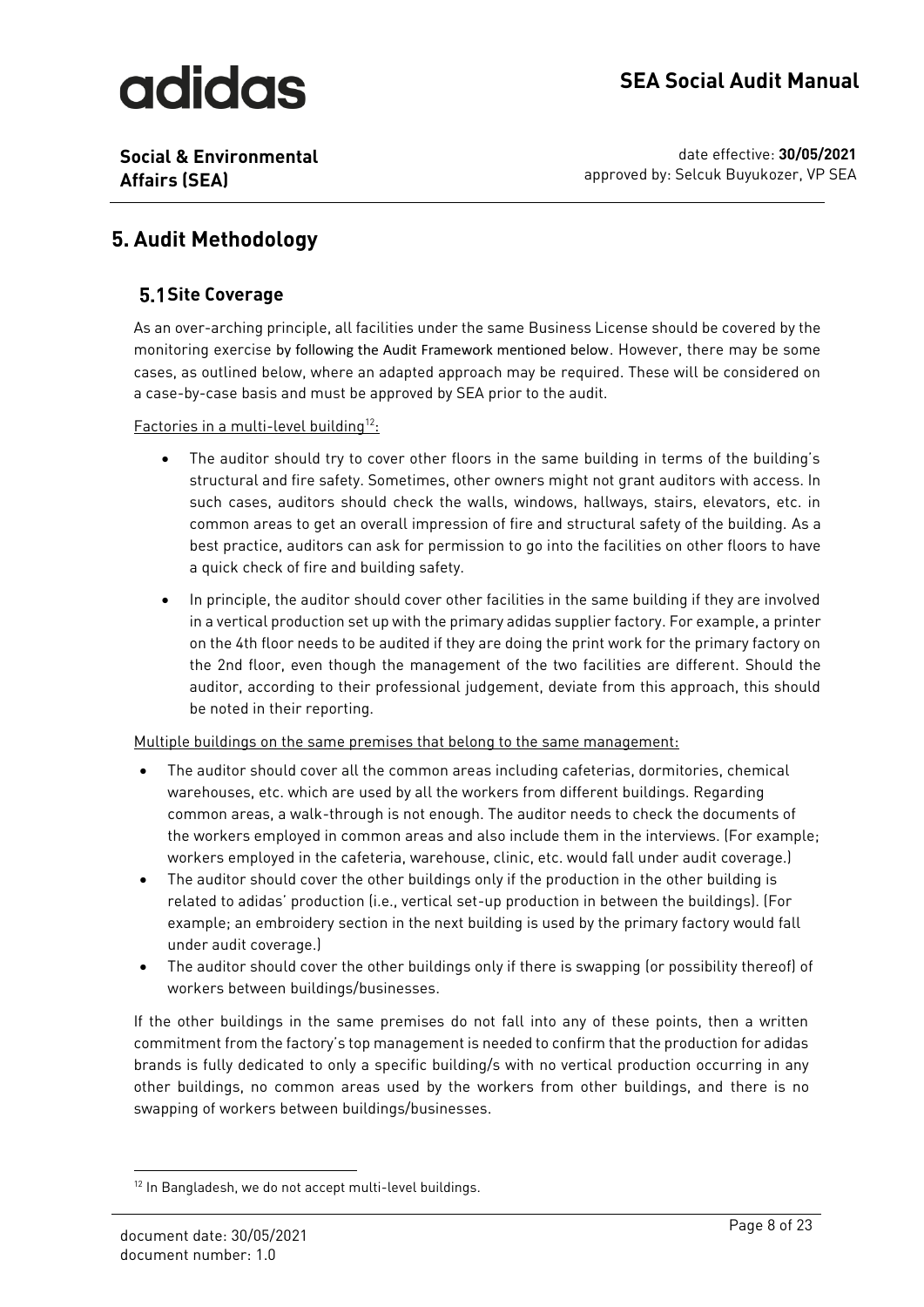# **adidas**

**Social & Environmental Affairs (SEA)**

date effective: **30/05/2021** approved by: Selcuk Buyukozer, VP SEA

### <span id="page-8-0"></span>**5.2 Audit Framework**

Experience shows that non-compliances vary by region and country - and even by factory. As a result, auditors will need to formulate specific assessment methodologies that most effectively cover the relevant conditions and assist factory management and workers with implementing the Workplace Standards. However, the components of an audit generally follow this standard practice:

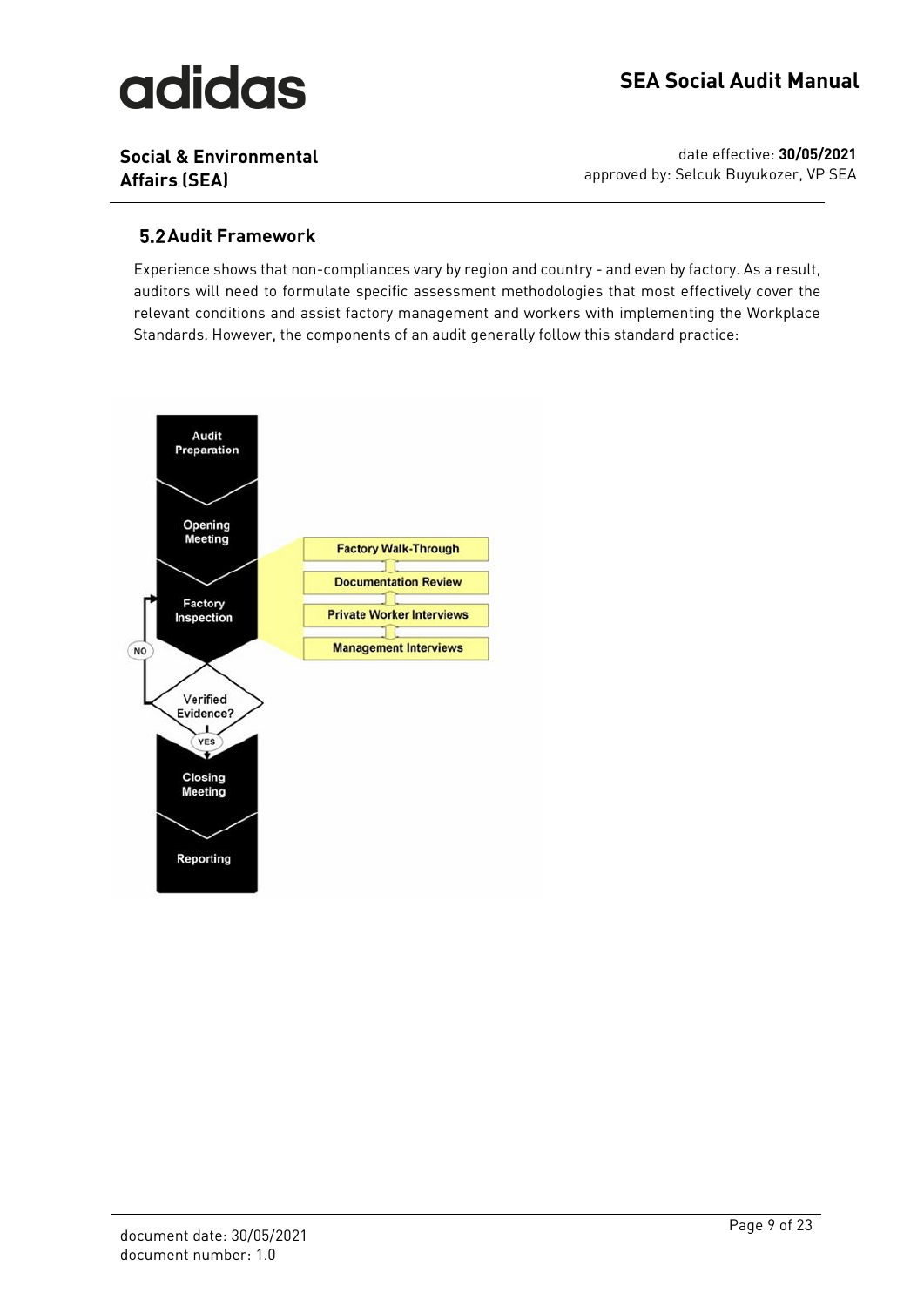**Social & Environmental Affairs (SEA)**

date effective: **30/05/2021** approved by: Selcuk Buyukozer, VP SEA

#### <span id="page-9-0"></span>**5.2.1 Audit Preparation**

Auditors should follow their own methodologies and practices for preparing for the audit. However, adidas also expects auditors to review, and be knowledgeable of, the following as part of their audit preparation.

|                             | Auditors should be fully aware of the conditions, challenges and              |
|-----------------------------|-------------------------------------------------------------------------------|
| <b>Local Law</b>            | issues prevailing in the country, region and industry where the               |
|                             | audit is to be conducted.                                                     |
|                             | Auditors should have requisite knowledge of local law and to                  |
|                             | understand common areas of non-compliance and areas of                        |
|                             | concern to workers.                                                           |
|                             | It would be useful for the auditor to gather the relevant code<br>$\bullet$   |
|                             | regulations and have them available as a reference in the audit.              |
|                             | The auditor should have a strong understanding of the Workplace<br>$\bullet$  |
| <b>Workplace Standards</b>  | Standards, the ZT/TI and understand where adidas' requirements                |
|                             | are stricter than the local law.                                              |
|                             | Provides special guidance on the following high-risk issues:                  |
| <b>SEA Country Risk</b>     | Issues particular to a country.                                               |
| <b>Mapping</b>              | Common areas of non-compliances in the country.                               |
|                             | Common areas of non-compliances found in audits at existing                   |
|                             | business partners.                                                            |
|                             | SEA requirements for the country that go above local labour law.              |
|                             | Detailed quidance and case studies of common non-compliances and best         |
| <b>SEA Guidelines</b>       | practices contained within the:                                               |
|                             | <b>Health &amp; Safety Guidelines</b>                                         |
|                             | <b>Employment Guidelines</b>                                                  |
|                             | <b>Environmental Guidelines</b>                                               |
|                             | All these documents are available via the 'Reporting & Policies' section of   |
|                             | adidas' Sustainability website and the Fair Factories Clearinghouse (FFC)     |
|                             | 'Documents' section. This also contains additional quidelines, such as the    |
|                             | Fire Safety Guidance Note & the Boiler Guideline, among others.               |
|                             |                                                                               |
|                             | Contains information on working hours, wages, safety & health and             |
| <b>Supplier Self-</b>       | policies and permits, number and language of workers/management,              |
| <b>Assessment &amp;</b>     | including migrant workers and recruitment practices, number of buildings      |
| <b>Migrant Worker</b>       | and floors. Auditors can use the information to develop a risk profile of the |
| Questionnaire               | factory and focus on the biggest risks of non-compliance with ZT and TI       |
|                             | requirements during the audit.                                                |
| <b>Supplier Open Issues</b> | Before visiting the factory, auditors are expected to check the factory's     |
|                             | account in the FFC regarding the open issues from all previous audits. The    |
| List                        | factory is required to provide a CAP update and status of open issues with    |
|                             | relevant evidence and completion date of remediation. High priority should    |
|                             | be given by the factory for non-compliances open for more than 3 years        |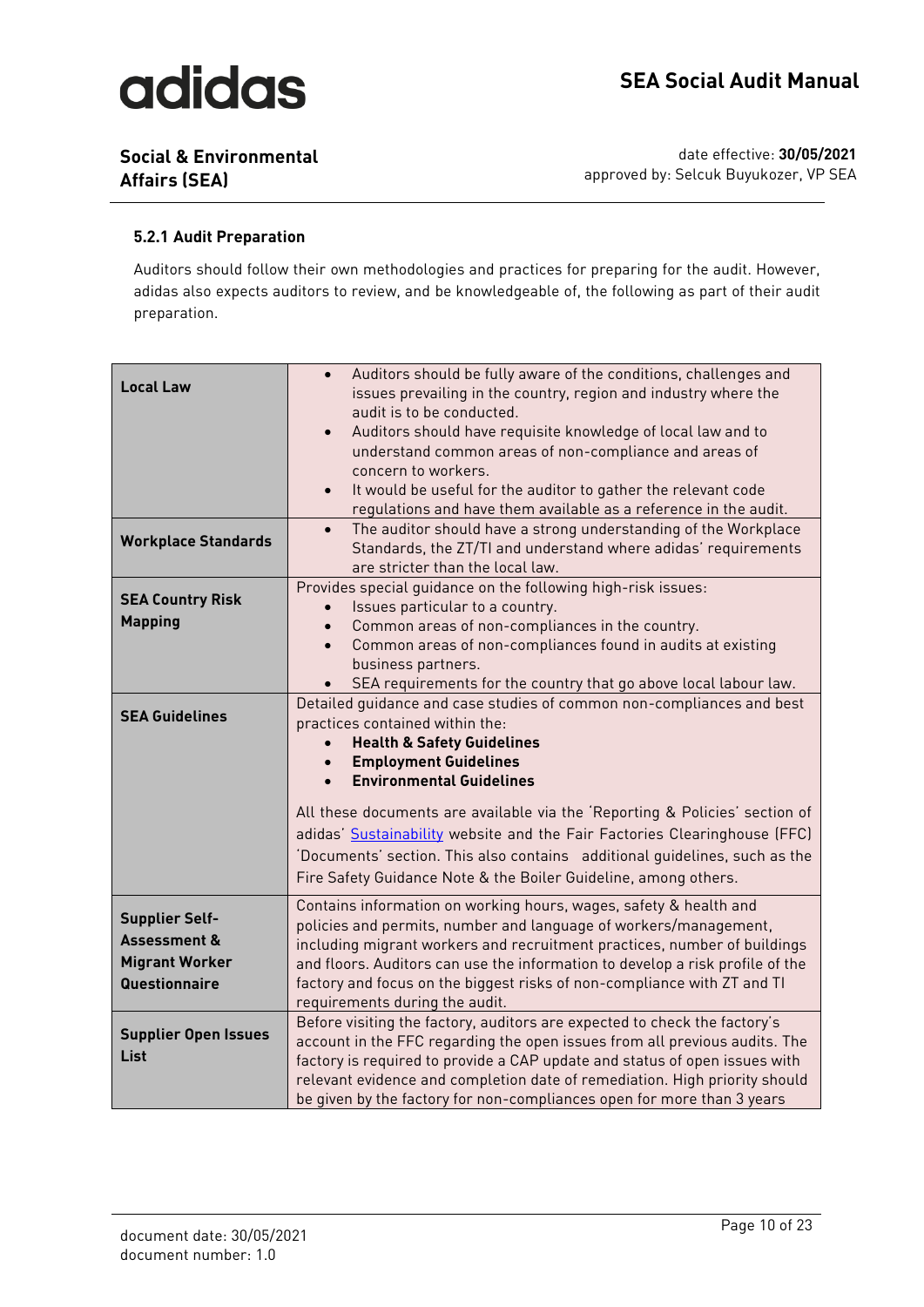

**Social & Environmental** 

|                         | and Threshold Issues open for more than 1 year, as well as any recent<br>worker complaints <sup>13</sup> . |
|-------------------------|------------------------------------------------------------------------------------------------------------|
| <b>External Sources</b> | Check any local NGO and/or media coverage of the factory concerned<br>including FLA Benchmarks.            |

#### <span id="page-10-0"></span>**5.2.2 Audit Length**

The table below provides a guide on audit duration based upon the number of employees in the factory. Based on the actual circumstances during the audit, auditors may have to exercise their professional judgement in extending the duration of the audit accordingly. All audits must take place at times where the factory is fully operational, therefore, the auditor should consider this in their preparation and confirm the operational status with the factory management in advance.

| Audit Person-day & Interview Sample Size           |           |                |           |       |
|----------------------------------------------------|-----------|----------------|-----------|-------|
| <b>Number of</b><br><b>Total</b><br><b>Workers</b> | $1 - 350$ | 351-1000       | 1001-2000 | >2000 |
| <b>Audit</b><br><b>Person-days</b>                 | 1         | $\mathfrak{p}$ | 3         | 4     |
| <b>Interviews</b>                                  | 10        | 20             | 40        | 60    |

Note: if a KPI assessment is combined with a PA then an additional person-day can be added to those listed above to allow for the additional content.

#### <span id="page-10-1"></span>**5.2.3 Opening Meeting**

The opening meeting provides an opportunity for the auditors to introduce themselves to the factory's management and to explain the audit process. In the opening meeting the auditors should:

| <b>Attendees:</b> | Invite:                                                                      |
|-------------------|------------------------------------------------------------------------------|
|                   | Factory Owners and/or General Manager.<br>$\bullet$<br>Compliance Manager.   |
|                   | Other relevant employees, whenever possible, from.<br><b>Human Resources</b> |

<sup>&</sup>lt;sup>13</sup> The SP will inform EM's in advance in the event that there are specific worker complaints and/or incidents requiring follow up during the audit.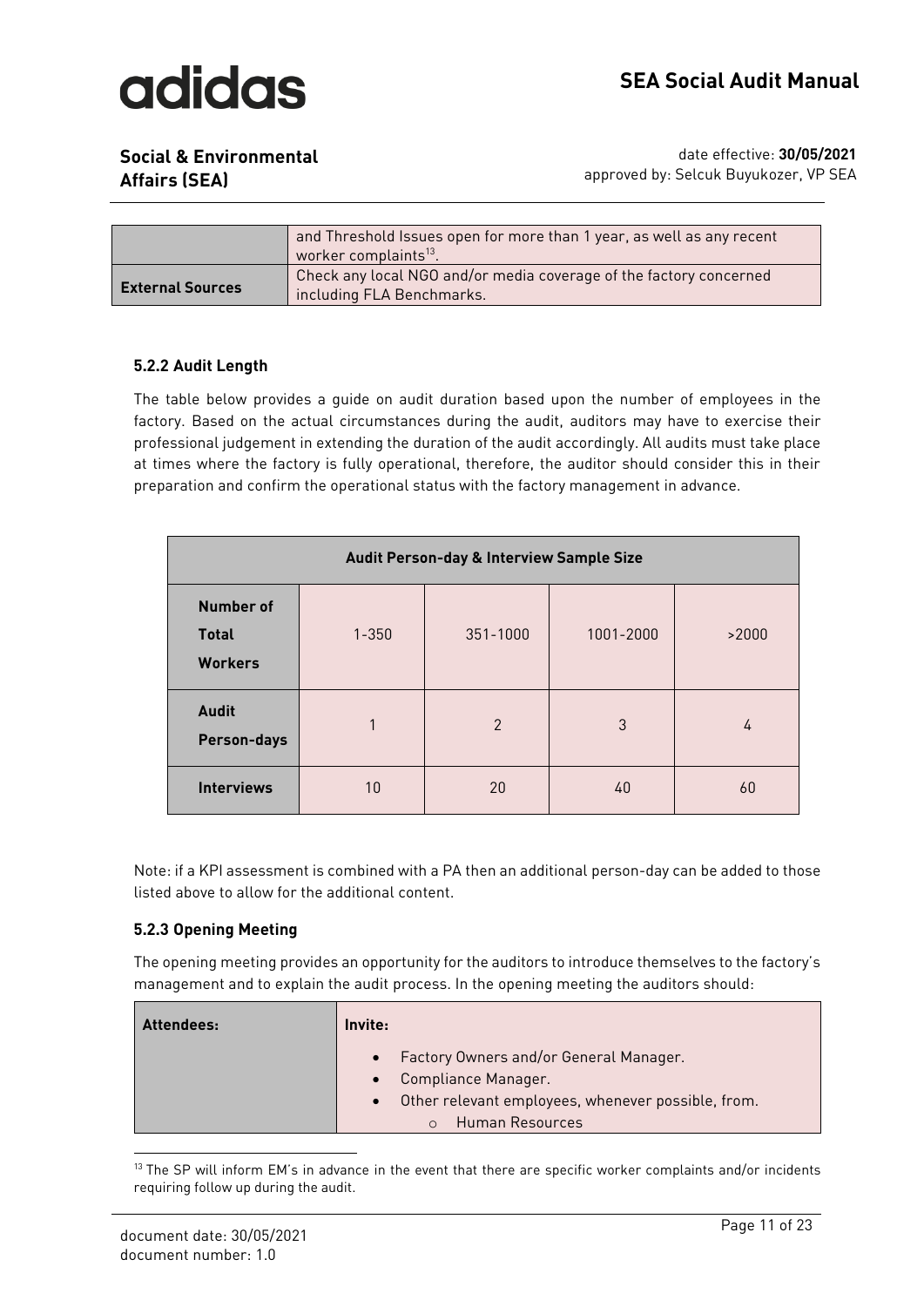**Social & Environmental Affairs (SEA)**

| Communicate: | o Health & Safety<br>o Production & Planning<br>o Trade union or worker representatives.<br>Any other relevant parties based on the auditor's<br>judgement <sup>14</sup> .<br>In the language understood by all attendees.<br>$\bullet$                                                                                                                                                                                                                                                                                                                                                                                                                                                                                                                                                                                                                                                                                                                                                                                                                                                                                                                                                                                 |
|--------------|-------------------------------------------------------------------------------------------------------------------------------------------------------------------------------------------------------------------------------------------------------------------------------------------------------------------------------------------------------------------------------------------------------------------------------------------------------------------------------------------------------------------------------------------------------------------------------------------------------------------------------------------------------------------------------------------------------------------------------------------------------------------------------------------------------------------------------------------------------------------------------------------------------------------------------------------------------------------------------------------------------------------------------------------------------------------------------------------------------------------------------------------------------------------------------------------------------------------------|
| Provide:     | The Access Letter (if requested) <sup>15</sup> .<br>$\bullet$<br>An Audit Itinerary so factory management can arrange the<br>$\bullet$<br>availability of relevant personnel.                                                                                                                                                                                                                                                                                                                                                                                                                                                                                                                                                                                                                                                                                                                                                                                                                                                                                                                                                                                                                                           |
| Explain:     | The purpose of the visit, expectations and how the audit will<br>$\bullet$<br>be conducted, including the requirement for unrestricted<br>access to records and documentation, supervisors and<br>workers, and all areas including the shared facilities being<br>used by the factory.<br>That denial of access will disqualify them from being a<br>business partner.<br>The audit scope i.e. if an Initial Assessment or Initial<br>$\bullet$<br>Assessment Follow Up, it will focus on whether the factory<br>meets the preconditions necessary to qualify as a supplier to<br>the adidas (i.e. Zero Tolerance and Threshold Issues).<br>That pictures will be taken of the site and used where<br>$\bullet$<br>necessary to illustrate certain non-compliances where<br>identified <sup>16</sup> .<br>That management are expected to protect all employees<br>who participate in the audit process from any form of<br>retaliation.<br>How and when management will be informed of the audit's<br>$\bullet$<br>findings.<br>That, if authorized, the factory will be subject to on-going<br>annual audits to assess the factory's compliance<br>performance with all of the Workplace Standards and<br>benchmarks. |

<sup>&</sup>lt;sup>14</sup> This could include other SEA personnel, representatives of Tier 1 suppliers where a sub-contractor is being audited etc.

<sup>&</sup>lt;sup>15</sup> Applicable to EM covered audits only; the SP will provide the EM with a copy of the Access Letter prior to the audit.

<sup>&</sup>lt;sup>16</sup> Auditors are expected to exercise their professional judgement relating to alternative arrangements for the taking of photos in cases where factories have legitimate restrictions in place on the use of photographic equipment within factory premises e.g. confidentiality of production processes, intellectual property etc.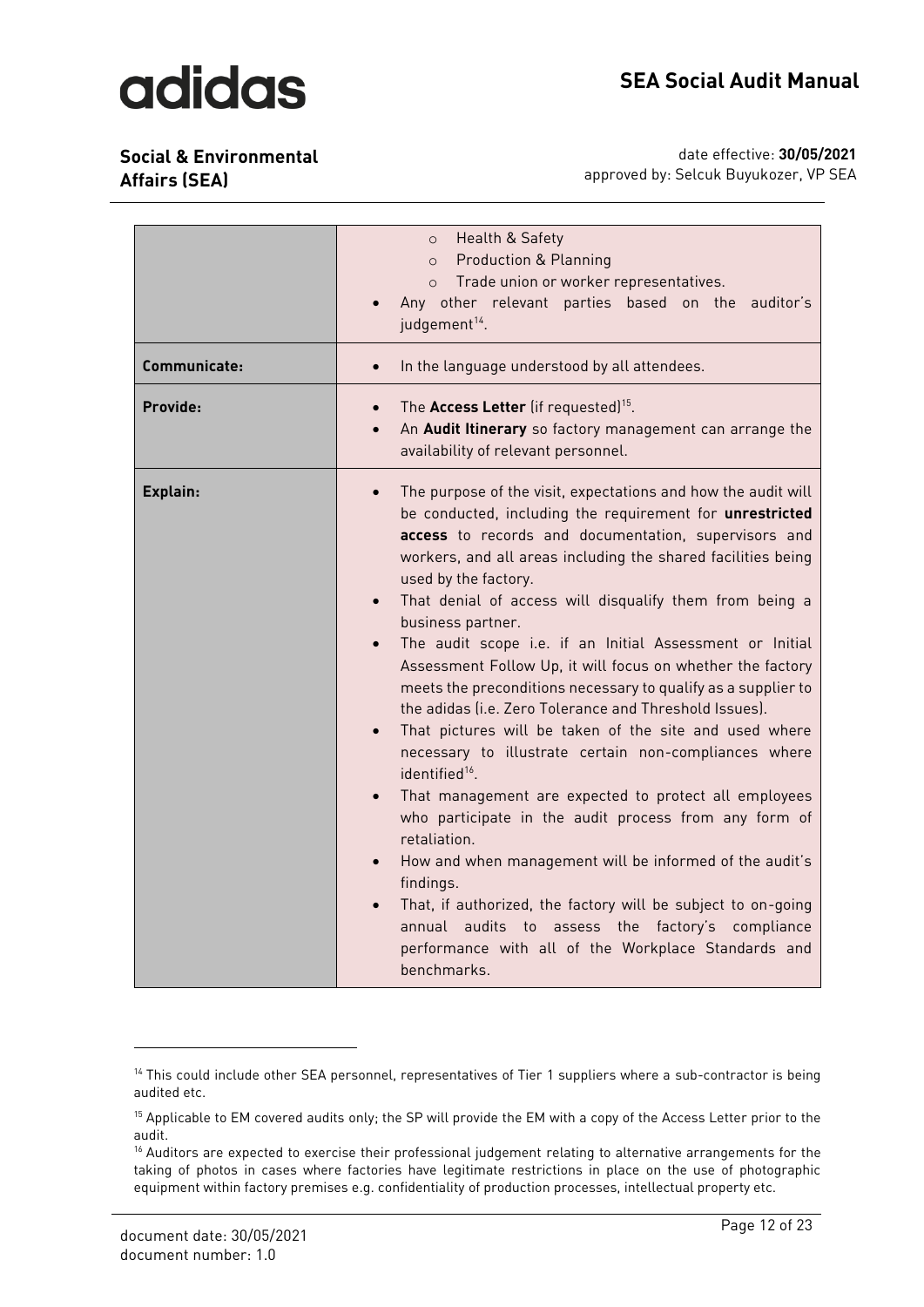**Social & Environmental Affairs (SEA)**

date effective: **30/05/2021** approved by: Selcuk Buyukozer, VP SEA

#### <span id="page-12-0"></span>**5.2.4 Site Tour**

The site tour, or factory walk-through, should include all production & storage areas, maintenance and electrical rooms, boilers, compressors, generators, transformers etc., communal facilities, dormitories etc. where present. This can also include, where deemed relevant by the auditor, a perimeter survey.

#### <span id="page-12-1"></span>**5.2.5 Worker Interviews<sup>17</sup>**

Worker interview selection criteria:

- A broad range of the workforce should be selected, including potentially vulnerable workers and those in less skilled positions.
- Workers selected for interviews should reflect the factory's overall workforce in regards to: gender, age, ethnic, national, linguistic, migrant or religious groups, different contract types such as permanent vs. temporary employee status, agency workers, years of service for the factory, from different departments within the factory, including security and canteen workers as well as production workers, different designations, for example rank and file workers and supervisors etc.
- Workers should be selected from different parts of the factory's premises (e.g. workers from different buildings, floors or lines, etc.) and, if possible, from different shifts.
- Interviewees should only be selected by the auditor and never by the factory's management.
- If the factory is unionized, or if there is no union but a formalized worker representation system is in place, it is important that leaders of the union/worker representatives are interviewed.
- Workers should be selected as close to the interview time as possible with little advance warning to either the worker or the factory's management.

The minimum interview sample sizes outlined in section **5.2.2** should be applied. The auditor conducting the worker interviews should:

- Where possible, be of the same gender as the majority of the factory's workforce.
- Conduct interviews in a variety of settings as they deem appropriate in regard to the issues being discussed (e.g. one-on-one interviews; group interviews; etc.)
- Conduct interviews in a private environment close to the production area in which the workers should feel comfortable.
- Conduct off-site interviews and/or surveillance, where deemed necessary or beneficial by the auditor, near but outside factory premises, as needed, to ensure that workers can speak freely without the presence of factory management and/or check if factory is having its weekly rest days or letting workers get out of their dormitory on their off hours.

<sup>&</sup>lt;sup>17</sup> Offsite interviews may also be utilized when identified as being necessary. Field Operations auditors may reference the [Offsite Worker Interview Documentation](https://collaboration.adidas-group.com/sites/SEA/Documents/Forms/AllItems.aspx?RootFolder=%2Fsites%2FSEA%2FDocuments%2F06%5FTraining%5FDevpt%2FWorker%20Off%2Dsite%20Interview%20Project%202015%2FTemplates%20and%20Project%20Frameworks&FolderCTID=0x012000389CD3FDB4207444AF1A2BD55FD109AD&View=%7B0FBC9A82%2D8B58%2D423E%2DA9F8%2DA7D44701D4DC%7D&InitialTabId=Ribbon%2EDocument&VisibilityContext=WSSTabPersistence) for further guidance; EM's will be issued with specific instructions when offsite interviews are defined as being within the scope of their engagement.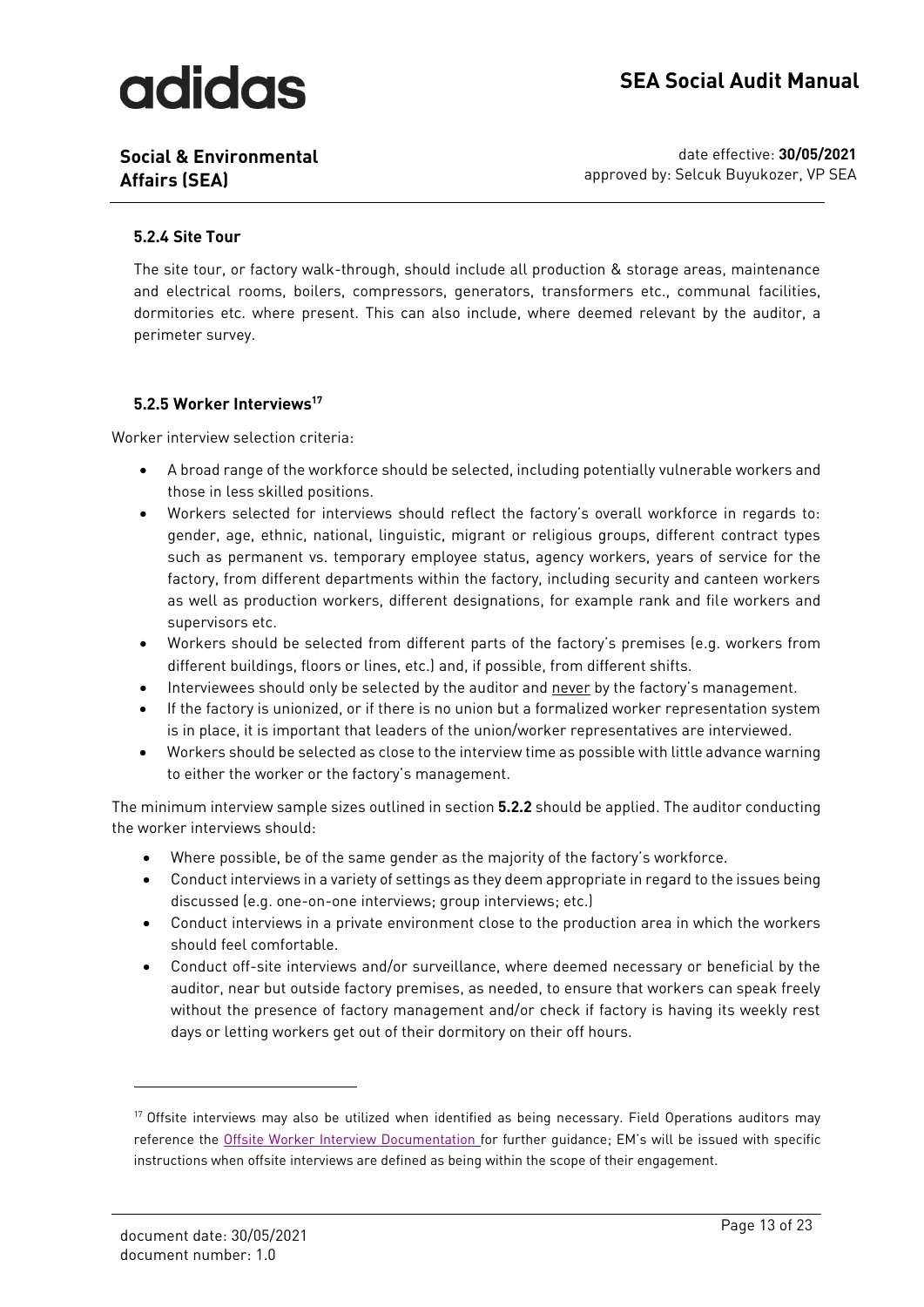### **Social & Environmental Affairs (SEA)**

date effective: **30/05/2021** approved by: Selcuk Buyukozer, VP SEA

Unless unavoidable or agreed in advance with SEA, translators should not be used support interviews with language groups which make up 50% or more of the workforce. In these cases, the auditor should be a native speaker of the language concerned. In cases where there is a multi-lingual workforce, auditors may use a translator to access the views of workers from minority groups.

The protection of workers is of priority, therefore, any problems raised by workers need to be discussed with management in a non-attributable way in order to protect workers from retaliation. The names of workers involved in identifying an issue should never be divulged to the factory management. The auditor is expected to keep a confidential note of who is being interviewed and to leave a contact telephone number (e.g. via a business card) with all workers interviewed so they can later make direct contact with the auditor if necessary, in addition to having access to adidas' Worker Hotline.

#### <span id="page-13-0"></span>**5.2.6 Record Review**

Auditors should review all factory documentation necessary to verify compliance with ZT and TI requirements. This includes but is not limited to:

- Payroll and records of time including legally mandated benefits.
- Safety trainings
- Machinery maintenance, fire equipment and hazardous materials
- Relevant licenses & permits.

SEA requires that a factory's timekeeping and payroll records must be accurate and reliable in order to verify proper wage payments and sustained factory practice – please refer to the table below.

Auditors should also respect certain countries' laws that prohibit the photocopying of certain personnel documents (ex. social security card).

| <b>Record Review - IA</b>                                                                             | <b>Record Review - PA</b>                                                                                                                                                                                                                                                                |
|-------------------------------------------------------------------------------------------------------|------------------------------------------------------------------------------------------------------------------------------------------------------------------------------------------------------------------------------------------------------------------------------------------|
| Min. last 3 months of records.<br>$\bullet$<br>Preferably more within the last 12 months<br>$\bullet$ | Min. 3 months in the previous 12 months.<br>Include at least 1 month from peak season; 1<br>month from low season; 1 month with public<br>holidays.<br>Best practice to review the last 12 months records<br>or at least records maintained since the last PA if<br>less than 12 months. |

#### <span id="page-13-1"></span>**5.2.7 Closing Meeting**

Prior to the closing meeting, a 'pre-closing meeting' should be held (if there is more than 1 auditor) to allow the auditor/s to collate all findings, analyse the evidence gathered during the audit (interviews, document checks, site tour) and identify inconsistencies, non-compliances, observations, and good practice. An analysis of the findings of the audit should be completed before the closing meeting even if the audit was completed by one auditor.

The closing meeting allows for the auditor/s to provide the factory management with an overview of the day's events and the findings from the audit, as well as to assess and obtain the management's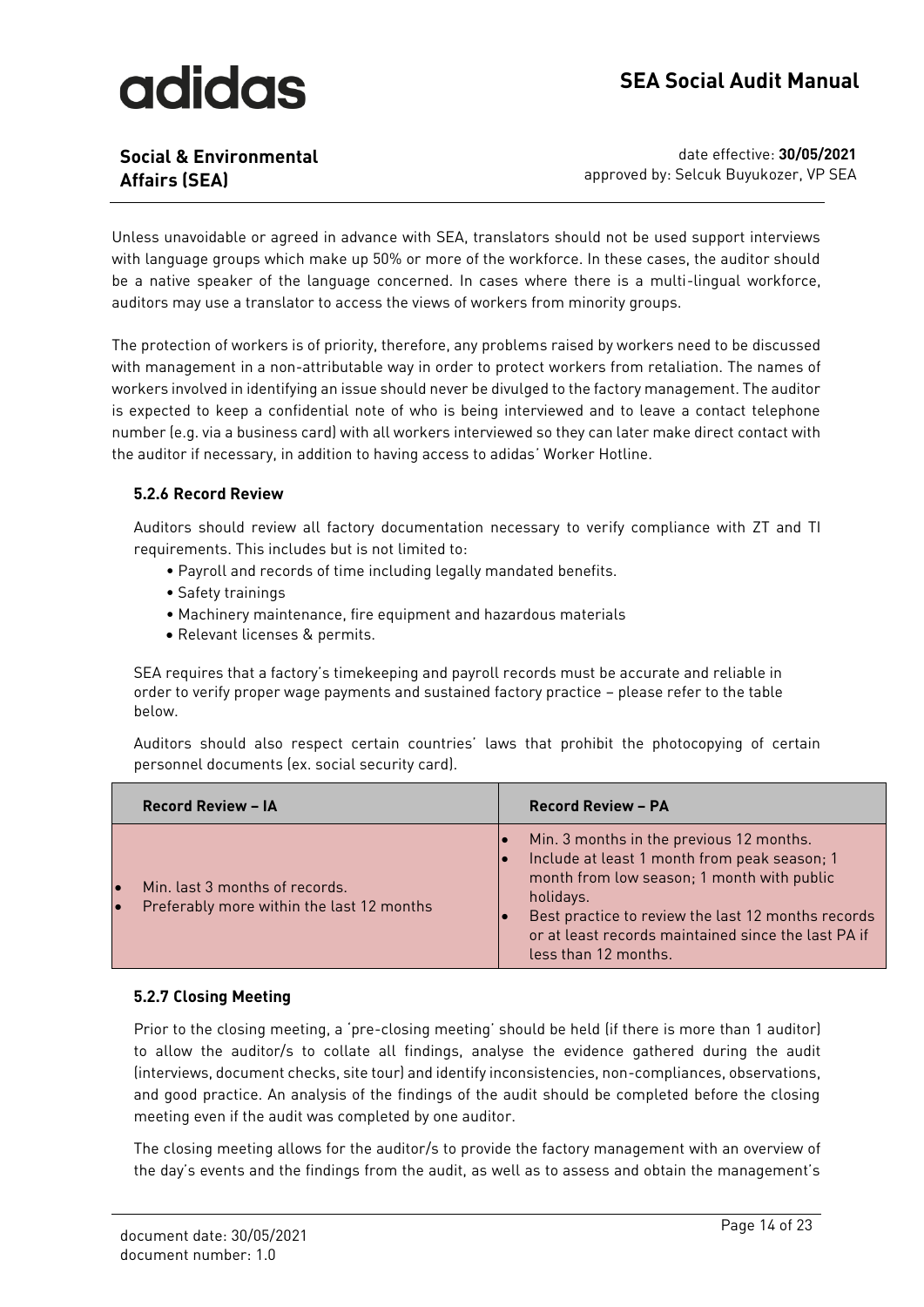### **Social & Environmental Affairs (SEA)**

date effective: **30/05/2021** approved by: Selcuk Buyukozer, VP SEA

commitment and capacity to correct any areas of non-compliance. In the closing meeting the auditor should:

| <b>Attendees:</b> | Invite:<br>Factory Owners and/or General Manager.<br>Compliance Manager.<br>$\bullet$<br>Other relevant employees, whenever possible, from;<br>$\bullet$<br>Human Resources<br>$\Omega$<br>o Health & Safety<br>o Production & Planning<br>o Trade union or worker representatives.<br>Any other relevant parties based on the auditor's<br>judgement <sup>18</sup> .                                                                                                                                                                                                                                                                           |
|-------------------|-------------------------------------------------------------------------------------------------------------------------------------------------------------------------------------------------------------------------------------------------------------------------------------------------------------------------------------------------------------------------------------------------------------------------------------------------------------------------------------------------------------------------------------------------------------------------------------------------------------------------------------------------|
| Communicate:      | In the language understood by all attendees.<br>$\bullet$                                                                                                                                                                                                                                                                                                                                                                                                                                                                                                                                                                                       |
| Provide:          | An overview of the day's events.<br>Review primary findings, both positive and negative, with<br>$\bullet$<br>factory management. This includes Zero Tolerance &<br>Threshold Issues if any.<br>Highlight, and urge prompt remediation of longstanding<br>$\bullet$<br>unresolved non-compliances (more than 3 years) and any<br>Threshold Issues.<br>Discuss any open worker complaints.<br>Assess the management's commitment to comply with the<br>Workplace Standards and ask any pending questions needed<br>in order to fully complete the "Management Commitment<br>and Systems" section.<br>Provide an overview of possible next steps. |
| Explain:          | Next steps for the finalization of the audit report and communication<br>of the audit outcome. For EM covered audits, this will include:<br>That factory management should present their ideas on<br>preliminary remediation steps and document them in the<br>Corrective Action Plan (CAP) template, each step is<br>expected to provide an estimated finish date and responsible<br>person and the document should be signed by the factory<br>management <sup>19</sup> .                                                                                                                                                                     |

<sup>18</sup> This could include other SEA personnel, representatives of Tier 1 suppliers where a sub-contractor is being audited etc.

<sup>19</sup> Not applicable to Field Operations audits. Following the audit, SEA will send the audit findings summary to the factory and sourcing and request the factory to develop a corrective action plan. SEA's Factory Manual and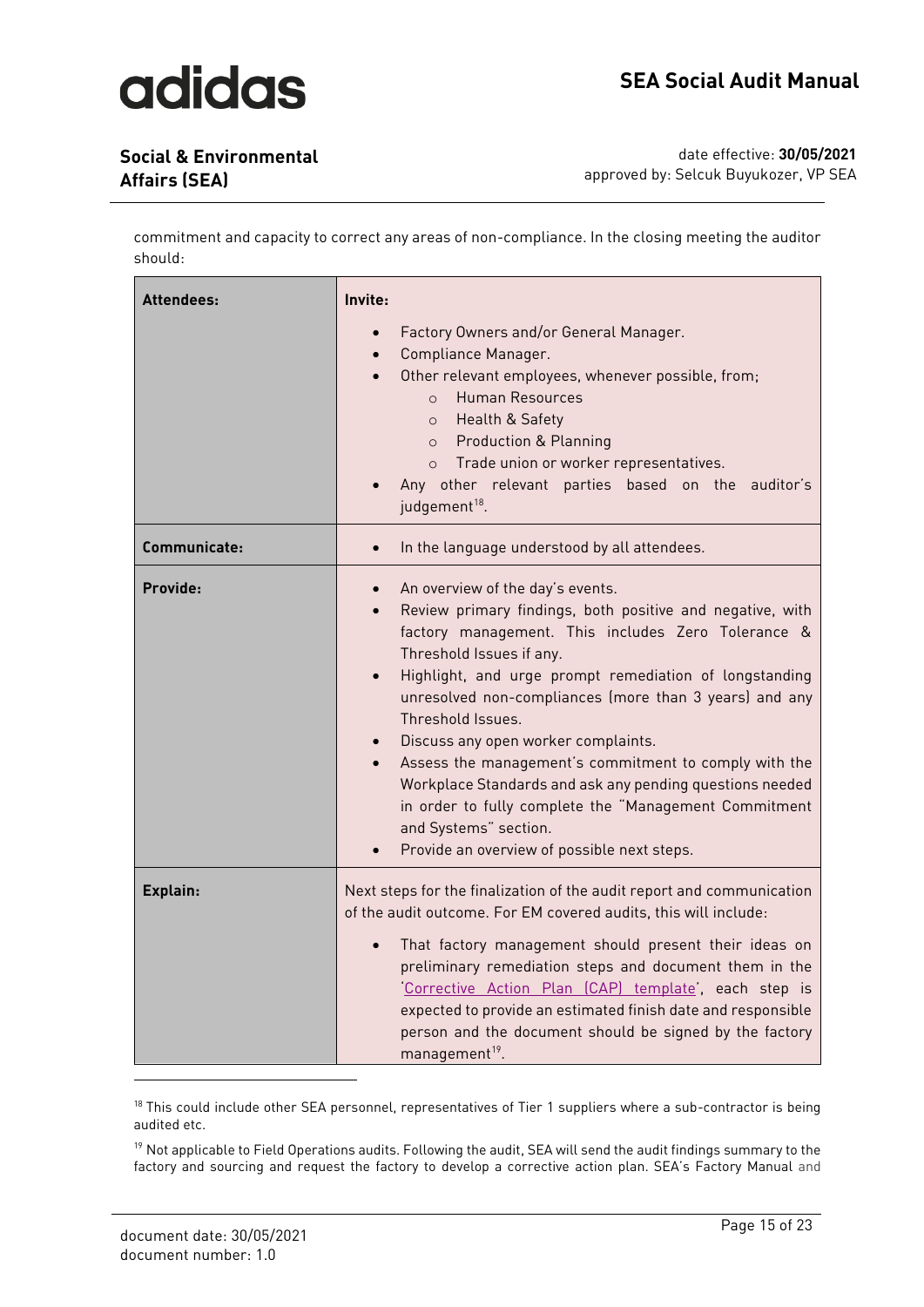**Social & Environmental Affairs (SEA)**

date effective: **30/05/2021** approved by: Selcuk Buyukozer, VP SEA

### <span id="page-15-0"></span>**5.3 Reporting**

The findings for all audits are reported through the Fair Factories Clearinghouse (FFC) and should be submitted within **7 business days<sup>21</sup>** from the audit date. For reporting to be considered 'Complete' in the FFC the following must be submitted:

- New FFC audit report record with the current compliance status of all Zero Tolerance, Threshold Issue, MCE, MSE, and non-compliances entered with sufficient detail.
- $\bullet$  The signed Corrective Action Plan (CAP) Report from the closing meeting<sup>22</sup>.
- Photo File these are photos of the production buildings and general environment that help provide an overview of the facility<sup>23</sup>.
- Any other relevant supporting evidence (auditors will need to upload solid evidence as a source of finding such as photographs, photocopies of documents reviewed) in the relevant code provision in the CAP.
- Existing open issues from earlier IA/PA's (if applicable) are updated recording their current status i.e. actions taken to date, verification status under the "Action Verified Details" section of the last audit.

All of the above should be delivered in English with documents such as the Corrective Action Plan (CAP) also delivered in the language of the management, wherever this is possible. In the case of EM's, SEA/SP reserves the right to reject an audit report and/or remove the EM from its authorised auditor list if any of these items are not recorded in the FFC.

Remediation Guide, sent by SEA together with the audit findings, provide further links to SEA guidelines as well as information on CAP development and reporting.

<sup>20</sup> Not applicable to Field Operations audits.

 $21$  Field Operations audit findings will be uploaded to the FFC within approx. 14 business days of the audit being completed.

<sup>&</sup>lt;sup>22</sup> Not applicable to Field Operations audits.

<sup>&</sup>lt;sup>23</sup> At the auditors discretion for Field Operations audits.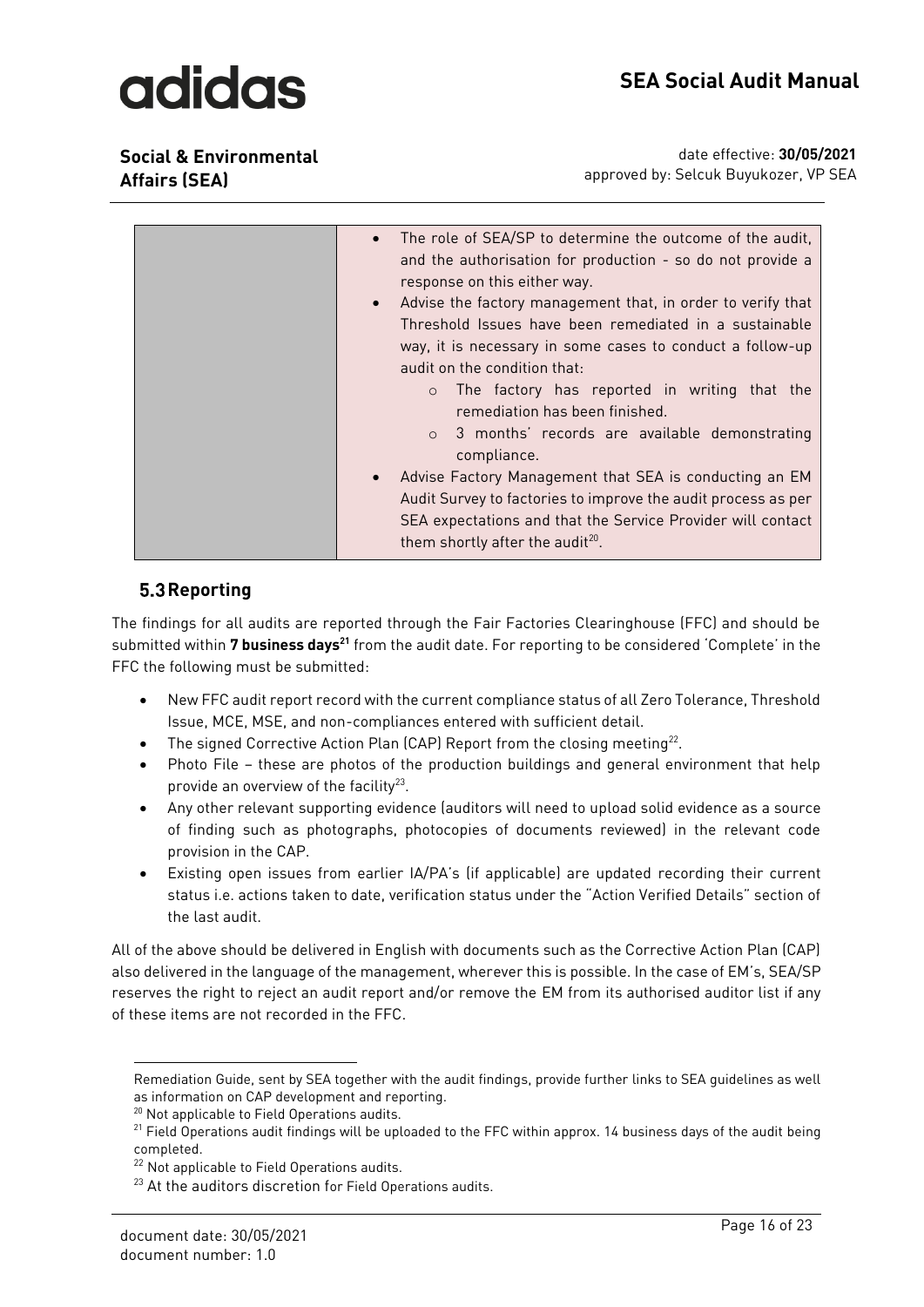### **Social & Environmental Affairs (SEA)**

date effective: **30/05/2021** approved by: Selcuk Buyukozer, VP SEA

#### <span id="page-16-0"></span>**5.3.1 Completing the FFC Audit Report:**

The [Quick Reference Guide to the Fair Factories](http://p-anonymousfolderexplorer.azurewebsites.net/#/4b1aab31-b241-467a-ac10-96d950d78999) Clearinghouse provides full guidance on how to complete the report in the FFC. However close attention should be paid to the following points:

| <b>Code Provision</b>                                                                                                                                                                           | <b>Score</b>                                                                                                             | <b>Explanation</b>                                                                                                                                                                                                                                                                                |
|-------------------------------------------------------------------------------------------------------------------------------------------------------------------------------------------------|--------------------------------------------------------------------------------------------------------------------------|---------------------------------------------------------------------------------------------------------------------------------------------------------------------------------------------------------------------------------------------------------------------------------------------------|
| All "Required" Code<br>Provisions must be<br>answered. These cover all:                                                                                                                         | All of the 7T & TI Code<br>Provisions must be marked<br>as <b>Pass</b> or <b>Fail</b>                                    | For all "Required" Code<br>Provisions provide:                                                                                                                                                                                                                                                    |
| Zero Tolerance<br>$\bullet$<br>Threshold Issue<br>Management<br>Commitment &<br><b>Management Systems</b><br><b>Fvaluation</b><br><b>Additional Code Provisions</b><br>not covered above can be | Management Systems &<br><b>Commitment Evaluation</b><br>must be marked with Yes or<br>No.<br>The use of the "No Finding" | • A detailed description or<br>explanation of the score given<br>for all Pass, Fail, Yes, No<br>replies<br>• Check all sources used to<br>verify the finding.<br>· Provide a detailed description<br>of the sources/evidence used<br>to verify the finding. (For<br>example, where the interviews |
| added to record other non-<br>compliances.                                                                                                                                                      | score is not accepted for<br>the required code<br>provisions.<br>For focused audits where                                | are the source, the auditor<br>should note details including<br>how many persons were<br>interviewed, how many<br>verified the non-compliance,                                                                                                                                                    |
|                                                                                                                                                                                                 | the auditor is investigating a<br>specific topic, it is<br>acceptable to score the<br>uncovered TIs as N/A               | etc.<br>. Where the score is "Fail" or<br>"No", both the 'Root Cause'<br>[ZT & TI only] & the 'Company<br>Plan of Action' should be<br>updated as well <sup>24</sup> .                                                                                                                            |

<span id="page-16-1"></span>EMs should notify the SP immediately on completion of the audit report in the FFC $^{25}$ .

#### **5.3.2 Audit Report Sharing**

On completion of the audit report the auditor should prepare the report for sharing in line with the instructions contained within the [Quick Reference Guide to the Fair Factories Clearinghouse](http://p-anonymousfolderexplorer.azurewebsites.net/#/4b1aab31-b241-467a-ac10-96d950d78999), "How to share the report"<sup>26</sup>.

<sup>24</sup> See Remediation Guide

 $25$  The SP has a further 10 business days to review the findings and determine the final designation. This may be subject to seeking further clarification from the EM and/or consultation with SEA, if needed. The SP will then communicate the audit findings and the SEA Approval Designation to the factory and sourcing (SP will also send, where applicable, supporting documentation including Worker Hotline Posters & the SEA Factory Manual). <sup>26</sup> For EM audits, completion of the 'sharing' step subject to review of the report by the SP and their instruction to proceed.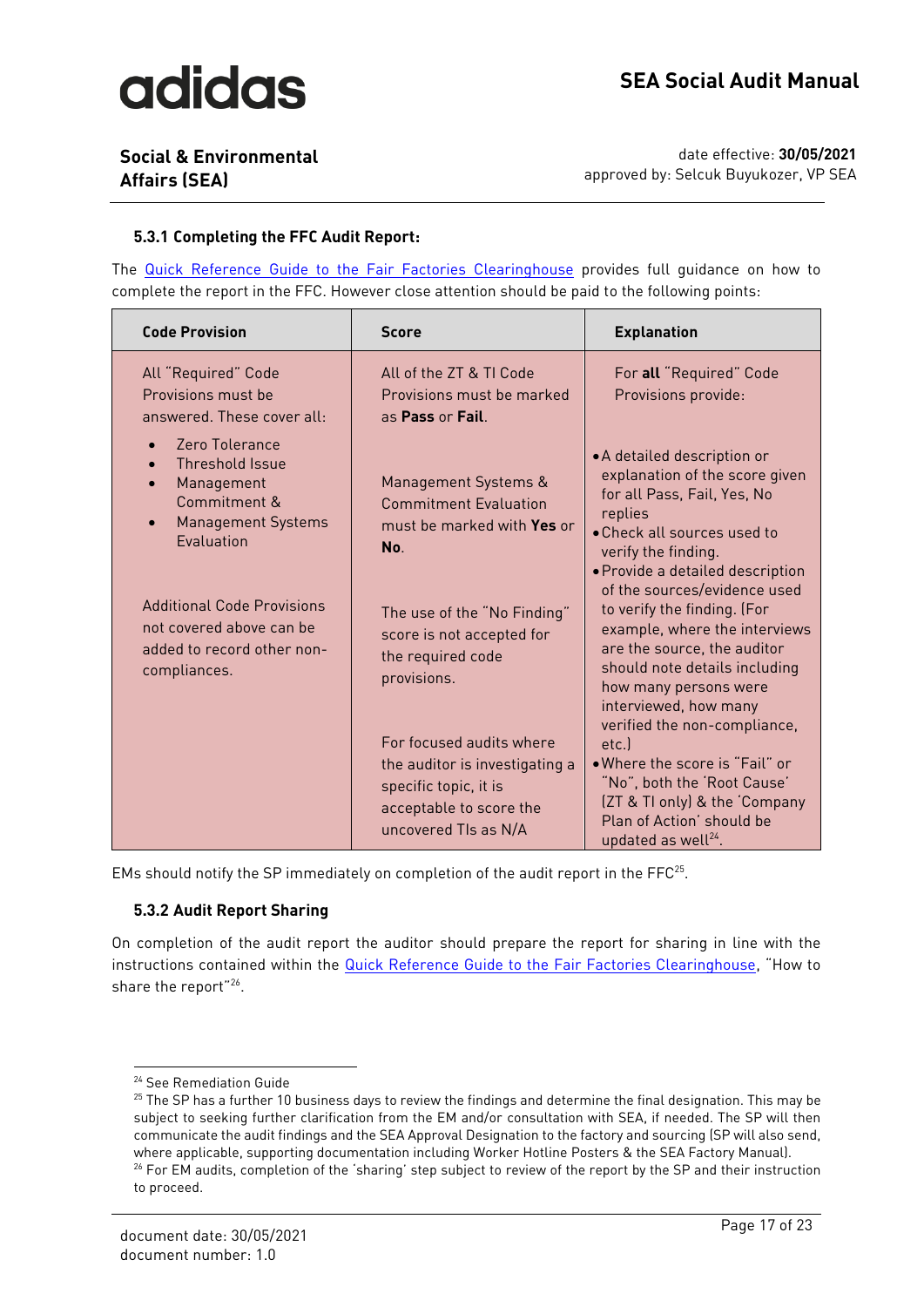### **Social & Environmental Affairs (SEA)**

date effective: **30/05/2021** approved by: Selcuk Buyukozer, VP SEA

#### <span id="page-17-0"></span>**5.3.3 Confidential Worker Information**

The report should not include any information that could be used to identify specific workers – such as names, ID numbers, job descriptions and/or work location<sup>27</sup>. In exceptional circumstances when the best interests of affected workers (i.e. underage workers) are served through disclosing their identities, or where there is information that is too sensitive for the audit report, the auditor can provide details within the "Confidential Summary" of the FFC report. The same can be used for concerns, which cannot be substantiated through evidence and/or interviews or to report the attitude of management towards the non-compliances or the audit process as a whole. For EM's, in the case of evidence in pictures containing sensitive/restricted information, please send it to the SP.

#### <span id="page-17-1"></span>**5.3.4 Special Reporting Requirements for External Monitors**

| <b>Issue Type</b>                                                                                                                                                                                                                                                                                                                                                                                                                     | <b>Reporting Expectation</b>                                                                                                                                                                                                                                          |
|---------------------------------------------------------------------------------------------------------------------------------------------------------------------------------------------------------------------------------------------------------------------------------------------------------------------------------------------------------------------------------------------------------------------------------------|-----------------------------------------------------------------------------------------------------------------------------------------------------------------------------------------------------------------------------------------------------------------------|
| Critical issues including but not<br>limited to<br>Those which present<br>$\bullet$<br>imminent risk to workers'<br>safety/risk to life and limb.<br>0r<br>Constitutes a significant<br>$\bullet$<br>breach of workers' human<br>rights.<br>0r<br>Instances of unauthorized<br>production, bribery, denial of<br>access or an attempt to<br>pervert the course of the<br>audit through fraud, coercion,<br>deception or interference. | The auditor should follow the instructions on the External<br>Monitor (EM) Alert Sheet and send a copy of the Alert<br>Sheet to the SP right after the audit whenever possible,<br>and within 24 hours at the latest.                                                 |
| <b>Excessive Overtime</b>                                                                                                                                                                                                                                                                                                                                                                                                             | The description of violations should at least contain<br>assessment on below factors to determine general<br>practice as threshold issue:<br>the percentage of workers affected<br>۰.<br>the weeks when violation found in the past year<br>the highest working hours |

<sup>&</sup>lt;sup>27</sup> Where relevant, names of factory management personnel and descriptions of their functional areas of responsibility, may still be included in reports.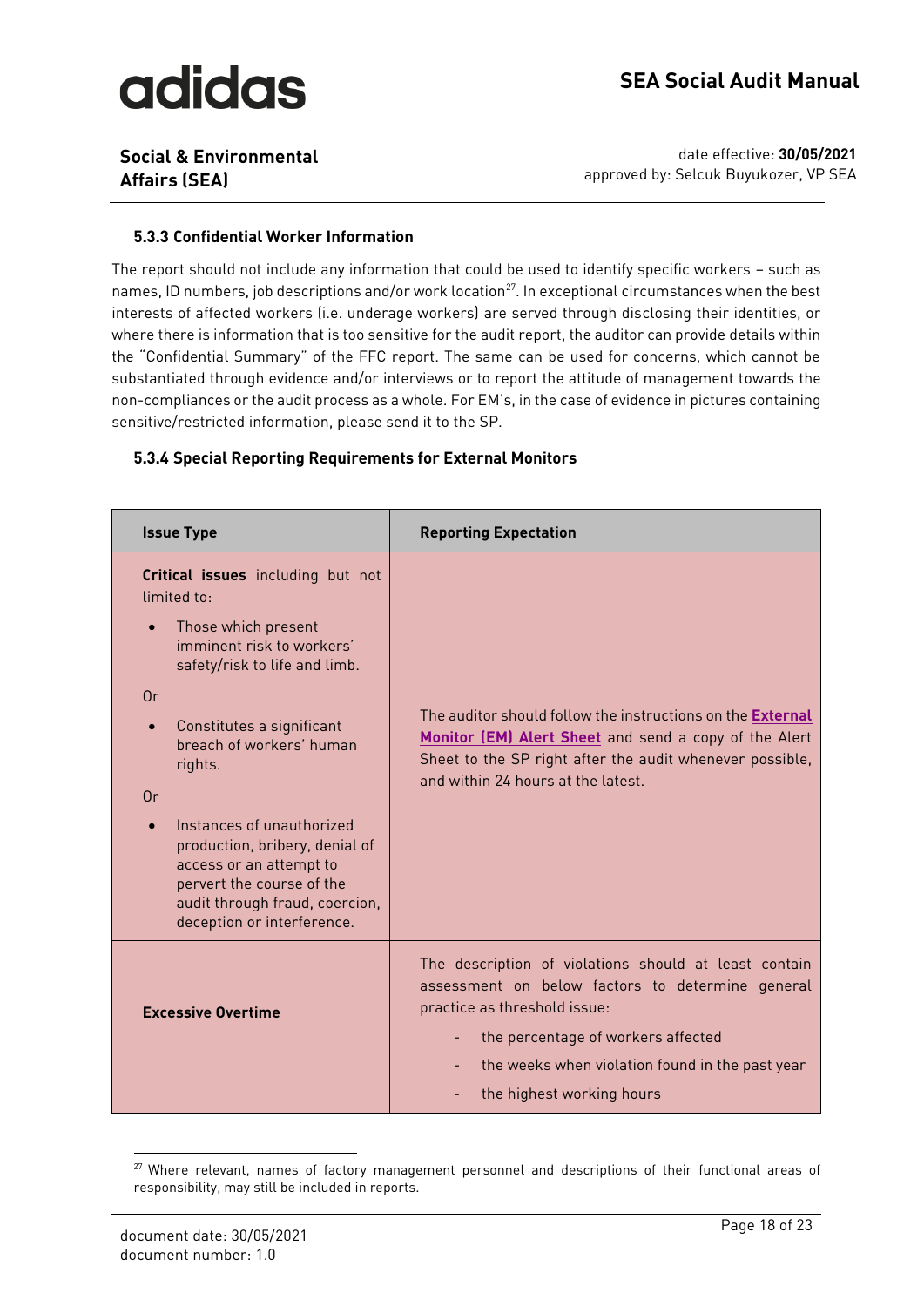**Social & Environmental Affairs (SEA)**

| Failure to manage existing child<br>labour problems | When child labour is found, the auditor should provide as<br>much of the following information:<br>Obtain the names of all child workers with clear<br>identification so that checks can be conducted<br>to ensure none of them are being dismissed.<br>Verify the worker(s)' age and the numbers of<br>child labour.<br>Try to find the reasons why they are working in<br>the factory.<br>Any hazards at their working position.<br>$\bullet$<br>Check HR policy to find why child labour was<br>$\bullet$<br>hired<br>Find out why are they not in school and what is<br>the family situation.<br>The auditor should also communicate to the management<br>the expectation that they should remove any underage<br>worker from the workplace immediately and move them to<br>safe place. Management should provide a clear explanation<br>to workers for their understanding and obtain assurance that<br>no children will be dismissed.                                                        |
|-----------------------------------------------------|----------------------------------------------------------------------------------------------------------------------------------------------------------------------------------------------------------------------------------------------------------------------------------------------------------------------------------------------------------------------------------------------------------------------------------------------------------------------------------------------------------------------------------------------------------------------------------------------------------------------------------------------------------------------------------------------------------------------------------------------------------------------------------------------------------------------------------------------------------------------------------------------------------------------------------------------------------------------------------------------------|
| Use of restricted chemicals                         | When restricted chemicals are discovered, please provide<br>as much of the following information as possible:<br>Floor plans (of the work area, and its adjacent<br>areas, where the restricted chemical(s) are used).<br>Photos (the entire ventilation arrangements, its<br>$\bullet$<br>peripheral facilities workstation, workers, etc.).<br>List of chemicals used the production process<br>(chemical name, volume) and the inventory list (See<br><b>Chemical Management Inventory List).</b><br>Location and layout plans of exhaust ducts /<br>systems.<br>Direction of airflow at the entrance to production<br>room.<br>Design specification / manual.<br>Maintenance plan and records.<br>Installation of abatement device.<br>Testing report (ambient concentration &<br>occupational exposure level).<br>Record on the selection process for PPE and the<br>$\bullet$<br>distribution record.<br>Record of chemical use mapping.<br>$\bullet$<br>See: Restricted Substances Guidance |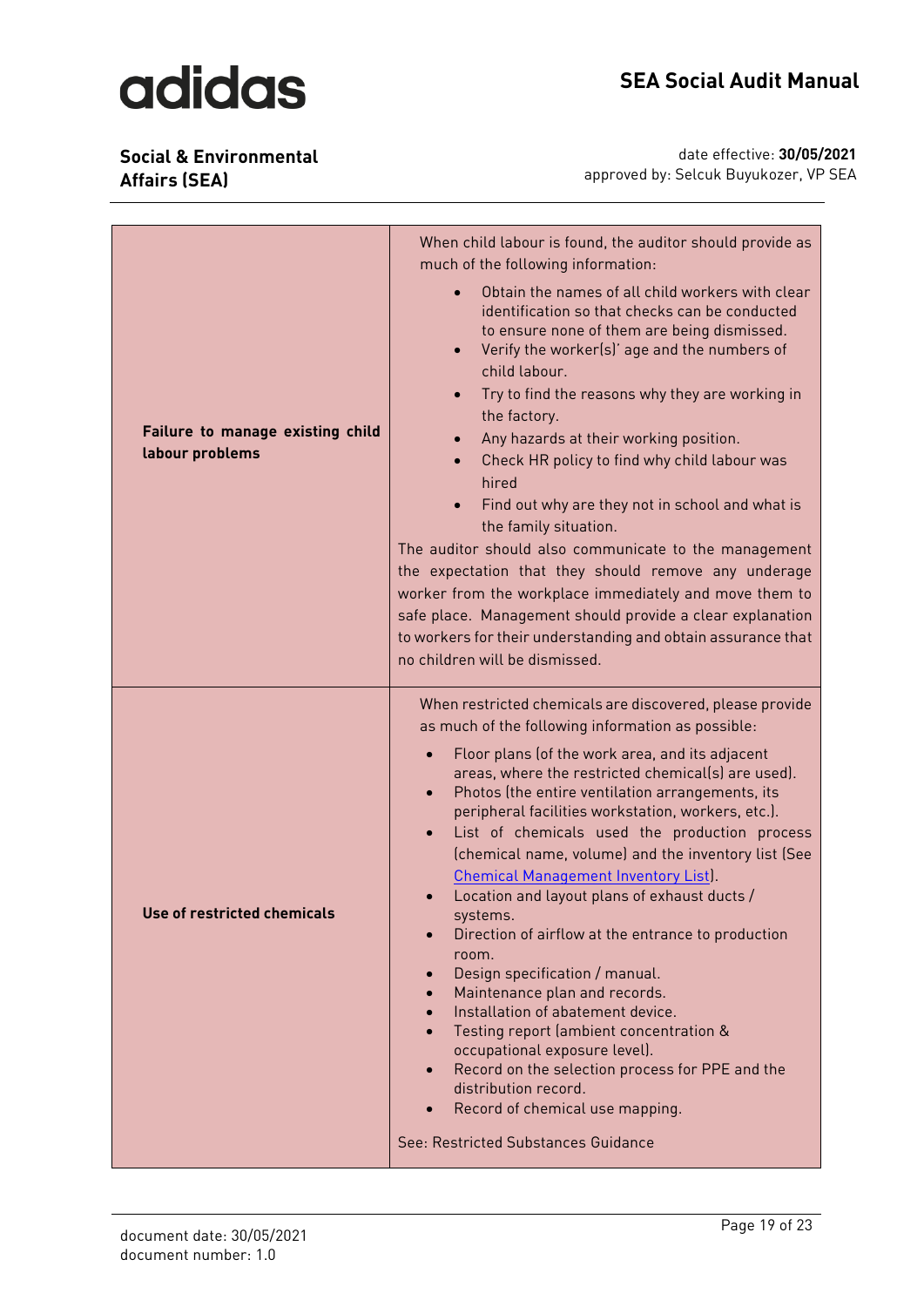

**Social & Environmental Affairs (SEA)**

| Management Commitment and<br><b>Systems</b> | In cases where the major items within MCE and MSE<br>sections have negative findings, the auditor can give a<br>failing score to the Threshold Issue relating to<br>Management Attitude and System.<br>To further support the commitment evaluation, the CAP<br>that was reviewed during the closing meeting should be<br>signed by both EM and factory management and uploaded<br>to FFC. |
|---------------------------------------------|--------------------------------------------------------------------------------------------------------------------------------------------------------------------------------------------------------------------------------------------------------------------------------------------------------------------------------------------------------------------------------------------|
|---------------------------------------------|--------------------------------------------------------------------------------------------------------------------------------------------------------------------------------------------------------------------------------------------------------------------------------------------------------------------------------------------------------------------------------------------|

### <span id="page-19-0"></span>**6. External Coverage Audits & adidas' Service Provider (SP)**

Since 2013, Openview Service Limited has been adidas' nominated a Service Provider (SP) with responsibility for managing SEA's 'External Coverage' audit activity globally. The SP's remit includes:

- Selection, assessment, on-boarding and continuous quality assurance of EM's.
- Awarding of audits to EM's and overseeing audit scheduling.
- Reviewer of audit reports.
- SEA designation setting, in consultation with SEA, and communication of audit outcomes to factories and linked sourcing entities.
- Monitoring factory Corrective Action Plan (CAP) updates in the Fair Factories Clearinghouse (FFC) compliance database.

The activity of the SP is overseen by SEA's Programme Operations (PO) team.

#### <span id="page-19-1"></span>**External Monitors (EM's)**

#### <span id="page-19-2"></span>**6.1.1 EM Qualification Criteria**

In order to ensure that only experienced and qualified external auditors are servicing our business partners, only SEA authorised auditors can conduct audits on behalf of adidas. This means that the lead auditor must be authorised by SEA via the SP. If an unauthorised monitor leads the audit, the audit report will be rejected. While other auditors, not pre-authorised by SEA or the SP, can support the lead auditor in performing the audit, SEA expects that the quality of their auditing and reporting reflect the same high standards required of lead auditors.

In order to review the suitability of candidate auditors, the SP will require the following information:

- Full name
- Contact information (it is preferable that auditors reside in the country where they perform audits)
- Ré sumé /Curriculum Vitae
- Documentation detailing the auditor's education/training (e.g. certificates, foreign languages, etc.)
- Records of relevant audit experience e.g. details of number of audits completed, locations, audit types/schemes.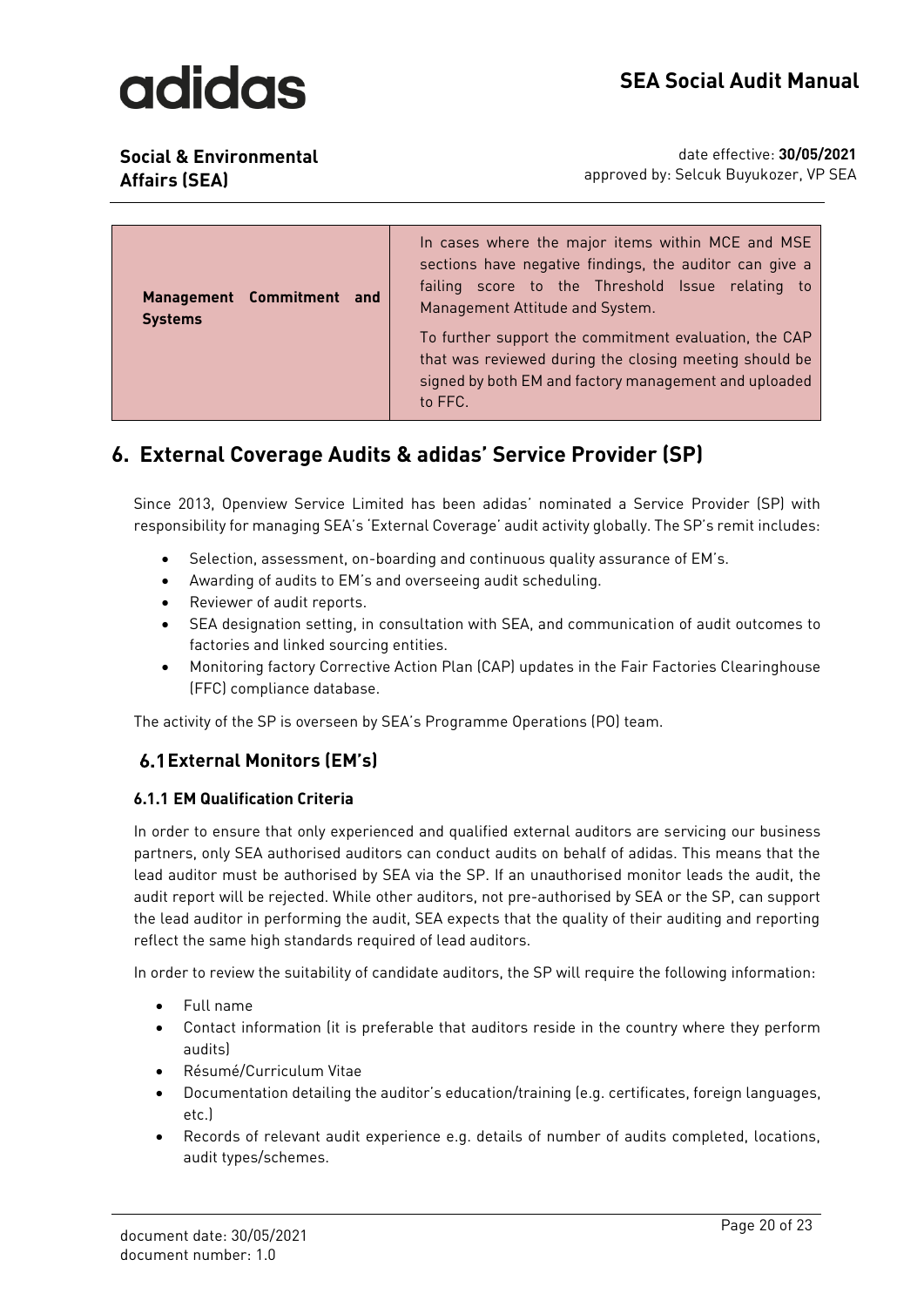**Social & Environmental Affairs (SEA)**

date effective: **30/05/2021** approved by: Selcuk Buyukozer, VP SEA

A lead auditor must meet the following requirements:

- **Auditing Experience**: A minimum of three (3) years of auditing experience with proof of relevant experience (e.g. audit days) demonstrating experience of performing at least 50 social, health & safety, and environmental compliance audits per year.
- **Certifications**:
	- o **Required:** Completed training on and certified either as a lead auditor or an advanced auditor (or its equivalent) in SA 8000. At the discretion of SEA, similar alternative training may also be accepted e.g. Openview's Social Auditor Training Course, BSCI, WRAP, RBA, ICTI.
	- o **Preferred:**
		- FLA Accreditation
		- Completed training on at least one management systems auditing standard: ISO 9001, ISO 14001, OHSAS 18001/45001.
		- APSCA registration/certification.
		- Authorisation by other brands may also be considered as a positive endorsement of the auditor in the application process.

#### • **Knowledge & Skills**:

- o Comprehensive understanding of labour, human rights, health & safety and environmental standards and their international and local frameworks.
- o Excellent command of written and spoken English, as well as the primary language of the workers and the factory management prevalent in the country where they perform audits.

#### <span id="page-20-0"></span>**6.1.2 EM Authorisation & Training**

When an EM is judged to have met SEA's minimum qualification criteria, they will then need to attend training by SEA or the SP on adidas' Workplace Standards, supporting guidelines and auditing methodology. Some exceptions may be granted depending on the prior agreement with the SEA Programme Operations lead in the region and based on consideration of the country and the capability of auditor.

#### <span id="page-20-1"></span>**6.1.3 EM Performance Monitoring & Adherence to SEA Policies**

All SEA Policies, SOP's and Guidelines must be followed strictly. The SP will continually monitor the performance of EM's, including the quality and timeliness of submission of audit reports. Further requirements to acquire, and then maintain authorization as an EM, can include completion of trial, or shadow audits, to verify and observe that the auditor understands and follows SEA's guidelines and auditing procedures.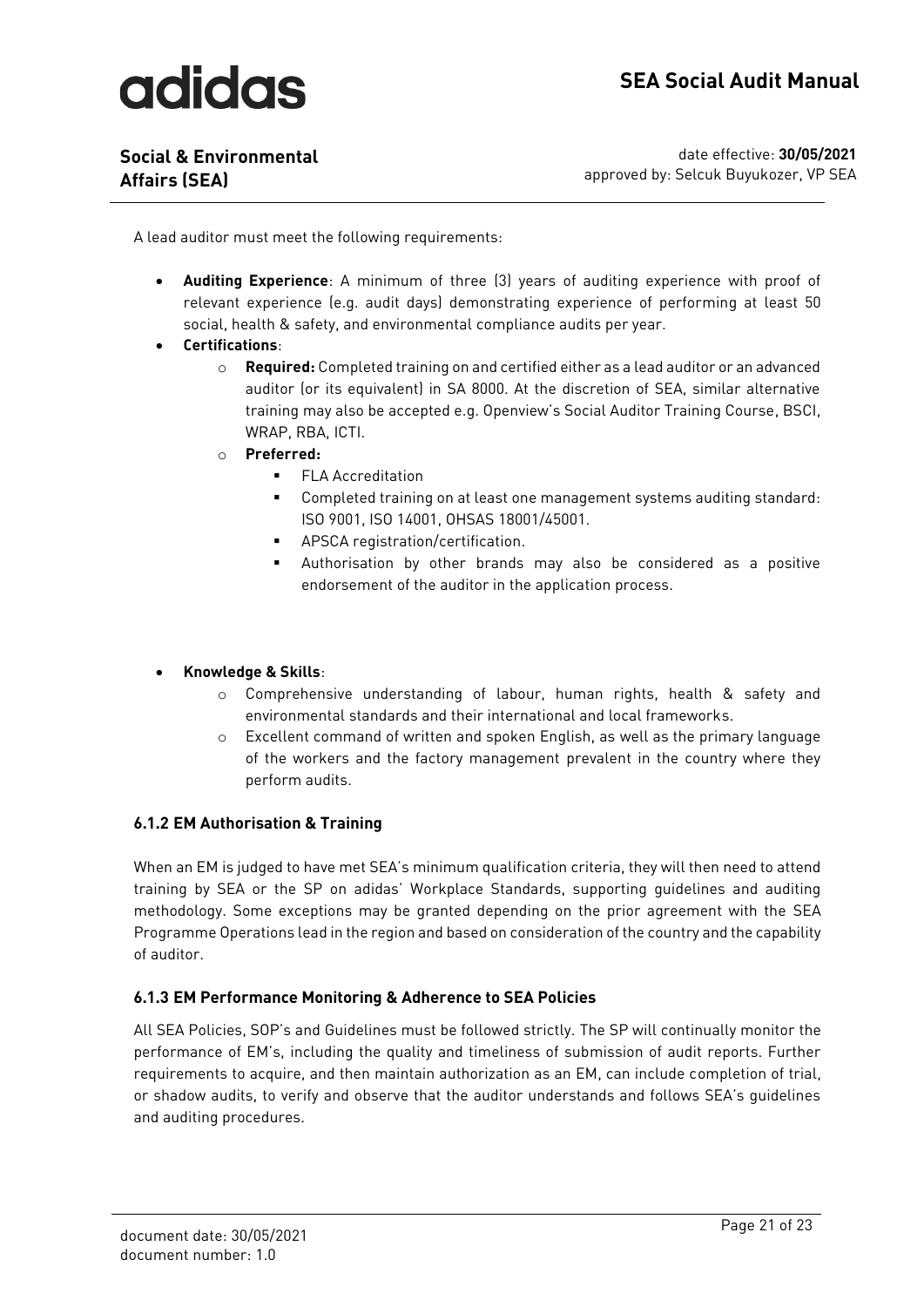**Social & Environmental Affairs (SEA)**

date effective: **30/05/2021** approved by: Selcuk Buyukozer, VP SEA

When an EM fails to conduct an audit in line with the procedures outlined in this manual, SEA/SP has the right to refuse the audit report and to require that the audit is conducted again at the EM's expense. Examples include, but are not limited to:

- executing the scheduled audit without informing the SP;
- failing to get SP's prior approval before the audit;
- an unauthorised auditor performing the audit;

An EM's failure to meet SEA standards of audit conduct may result in SEA/SP placing an EM on probationary status or removing them from SEA's authorised EM list.

#### <span id="page-21-0"></span>**6.1.4 Professional Conduct**

Authorised auditors are held to a straightforward and unconditional code of professional conduct and therefore may not directly or indirectly, neither in his/her country nor abroad, offer or grant unlawful benefits in connection with conducting or scheduling an audit on behalf of adidas. This includes either monetary "kickbacks" or any other type of benefit (i.e. free products, favours, promise of future monitoring and/or consultancy work).

Since bribery goes against the adidas' [Fair Play Code of Conduct,](https://www.adidas-group.com/media/filer_public/d9/05/d9051875-01f3-4d17-a98b-31017b9d97ed/adidas_fair_play_code_of_conduct_english.pdf) if an authorised external auditor is accused of promoting bribery, or accepting a bribe, they can have their SEA accreditation revoked in addition to that of the company that they represent.

In cases where an auditor has been offered a bribe by a factory representative during an audit, the EM should report the case immediately to the SP, together with details of the circumstances and the type of inducement offered. Depending on these circumstances, such cases might result in a factory being designated "SEA Rejected".

The same may apply for any instances of denial of access where either an SEA field monitor or EM have been: a) denied access completely or to any part of the premises, buildings, or rooms of a factory that is being audited; and/or b) denied the ability to inspect either the factory's personnel, wage & benefits, and timekeeping documents; and/or c) denied the ability to interview workers privately or management during the course of their audit.

#### <span id="page-21-1"></span>**6.1.5 Awarding of Audits to EM's**

The SP will manage the awarding of audits to EM's based on criteria including:

#### **(1) EM Rotation**

Where possible, the SP will select alternate EM's or EM auditors performing consecutive assessments at a given facility. For example, the EM selected to perform *Audit 'A'* at *Facility 'Y'* will be excluded from consideration to perform the next audit at the facility unless otherwise directed by SEA/SP.